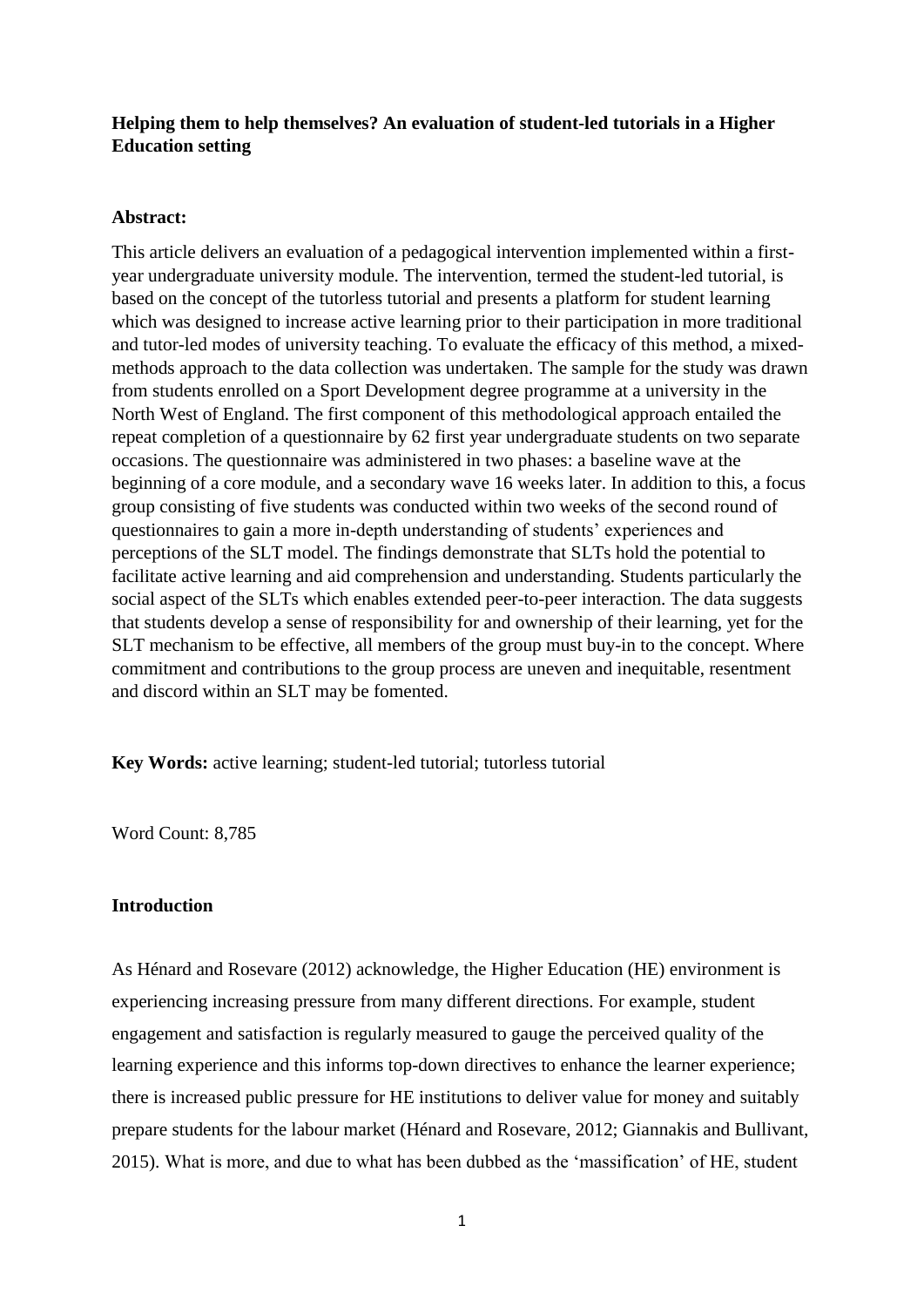numbers in HE have expanded in recent years and are expected to grow further (Scott, 1995; Hornsby and Osman, 2014). Despite the rapid increase in student enrolments since the end of the twentieth century, universities have been expected to accommodate greater numbers of students with minimal additional resources (Hornsby and Osman, 2014). The massification of HE not only means greater numbers of learners passing through university doors, but also more diverse students, thus testing the ability of academic personnel to deliver ever more innovative teaching methods (Hénard and Rosevare, 2012; Hornsby and Osman, 2014).

In addition, undergraduate students, particularly those in their first year of university, demonstrate a tendency to be passive during lectures and 'small group teaching' sessions, often expecting tutors to present them with 'ready-made' answers (Van Damme 2004; Cuseo, 2007). Where this may be the case, deep learning becomes inhibited as students do not engage fully with the content matter and as a consequence, they do not explore ideas and issues as meaningfully as they could (Biggs and Tang 2007). To help explicate this trend, Jones et al. (2015) contend that first year university students demonstrate poor knowledge retention from their prior further education courses. Jones et al. (2015) partly attribute this trend as a manifestation of the increasingly politicised nature of secondary school and further education in the UK, wherein more and more schools are being driven to 'teach-to-the-test'. Jones et al. (2015) suggest that such a discourse reinforces the implementation of objectivist learning approaches which emphasise the transmission of knowledge directly from teacher to pupil in a didactic fashion. To elaborate, the regular test re-test environments which students often find themselves in during further education often promote and perpetuate surface forms of learning, such as rote and recall, that ultimately harm active and deep learning (Jones et al., 2015). As a consequence, Jones et al. (2015) illustrate that students who progress to university often demonstrate gaps in keys skills and learning behaviours that are necessary for navigating HE. Students unaccustomed to independent learning have been found to struggle with exercises requiring critical thinking and problem-solving skills, particularly those in their first year of university (Jones et al., 2015).

To reiterate, more and more students are entering university and it has been posited that many of them lack the key skills required to quickly adapt to HE learning context, thus challenging the capability of academic staff to effectively engage all students in deep learning activities. Relatedly, and as a consequence of the trend of massification in HE, large class sizes have become the norm, and at the expense of small group teaching and learning episodes – the vehicles by which opportunities for active learning traditionally occur (Cuseo, 2007; Griffiths 2009; Hornsby and Osman, 2014).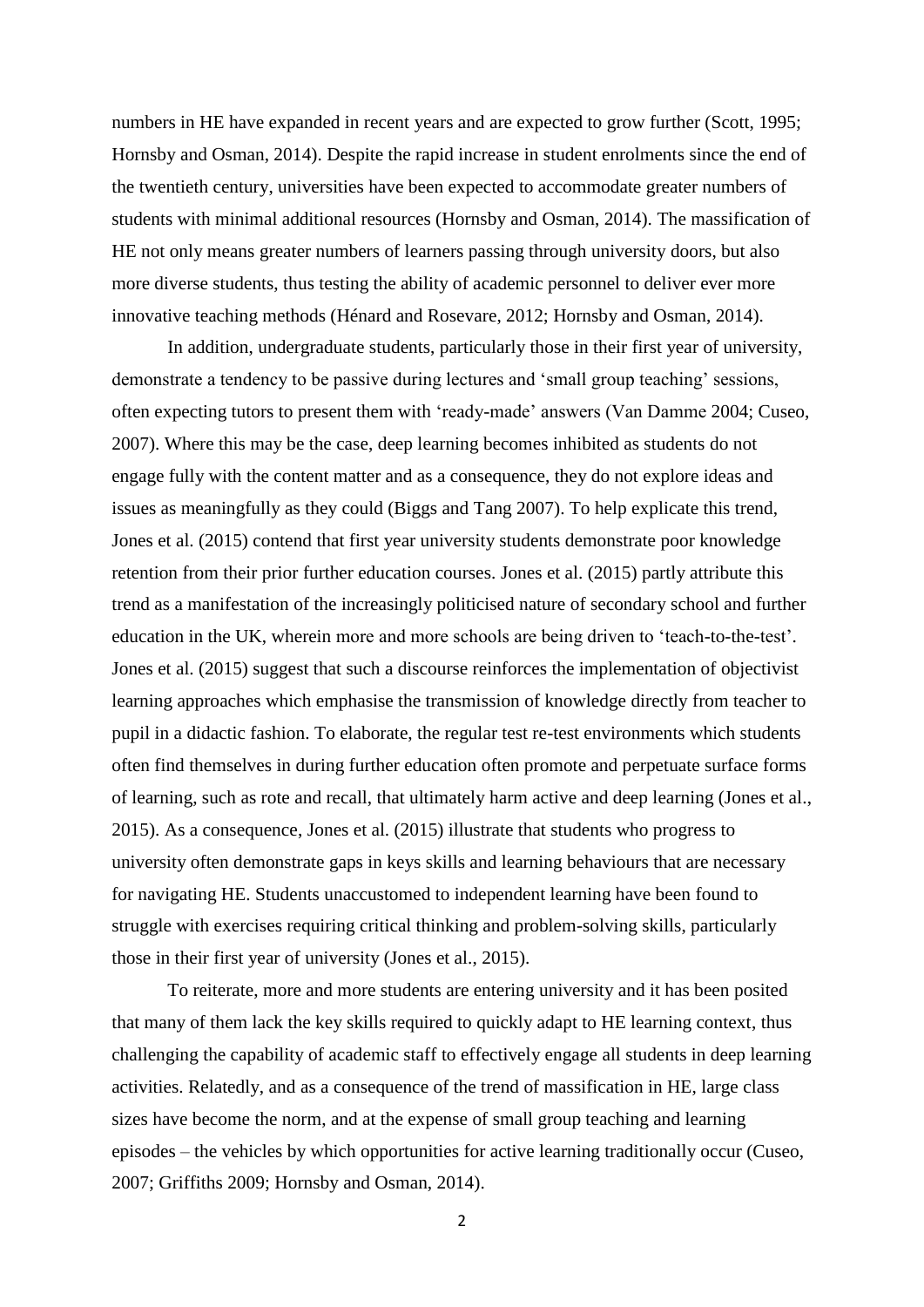This is alarming, especially as Mills and Alexander (2013) indicate that the range for optimal class size is often perceived to be between five and eight students. Light (2001) infers that beyond this, learning and teaching in larger classes becomes problematic as contributions and participation begins to decrease. To support this, and drawing upon a substantial data set of 776,000 undergraduate student observations, Kokkelenberg, Dillon and Christy (2008) identify a correlation between incremental class sizes and declining student attainment. Additionally, students can often feel 'lonely and isolated' in large classes whereas small group learning activities provide a safer and more inclusive environment for students to develop a sense of belonging and feel comfortable in contributing in front of their classmates – this is an issue particularly felt by first year undergraduate students and which can track into their second and third years of study (Chesterman and Rhodan 2005; Rhoden and Tursky Gordon 2000; Newman 1993). Bennett (2003) suggests that such feelings of loneliness and resulting low self-esteem can lead to poor grades between the transition from first to second years of undergraduate study and consequently contribute to student attrition.

The aim of this small-scale piece of research, therefore, is to evaluate the efficacy of a pedagogical intervention on a first year undergraduate cohort belonging to a university in the North West of England. This intervention adopted a student-led approach and was predicated upon the concept of the tutorless-tutorial (introduced shortly). This platform was to be termed as the 'student-led tutorial' (SLT), and involved students forming and meeting in small groups to engage with pre-set content prior to taught sessions such as lectures. The goal of the SLT model was to align the teaching apparatus to better enable students to construct their own learning (Mathieson 2015); thus, presenting a contrast to alternative and oft perceived impersonal and passive learning environments which have been suggested to compromise deep learning and diminish the quality of active learning opportunities (Biggs and Tang 2007; Chesterman and Rhodan 2005; Van Damme 2004; Light 2001; Rhoden and Tursky Gordon 2000; Newman 1993).

## **Deep Learning**

In recent times, teaching and learning in HE has witnessed a shift from an objective to constructive paradigm. Objectivist methods emphasise the transmitting and receiving of knowledge from teacher to pupil and are based on the perspective that knowledge already exists and is to be passed down and learnt independently of its true context (Biggs, 1996). However, a movement towards constructivism has seen university students take a more active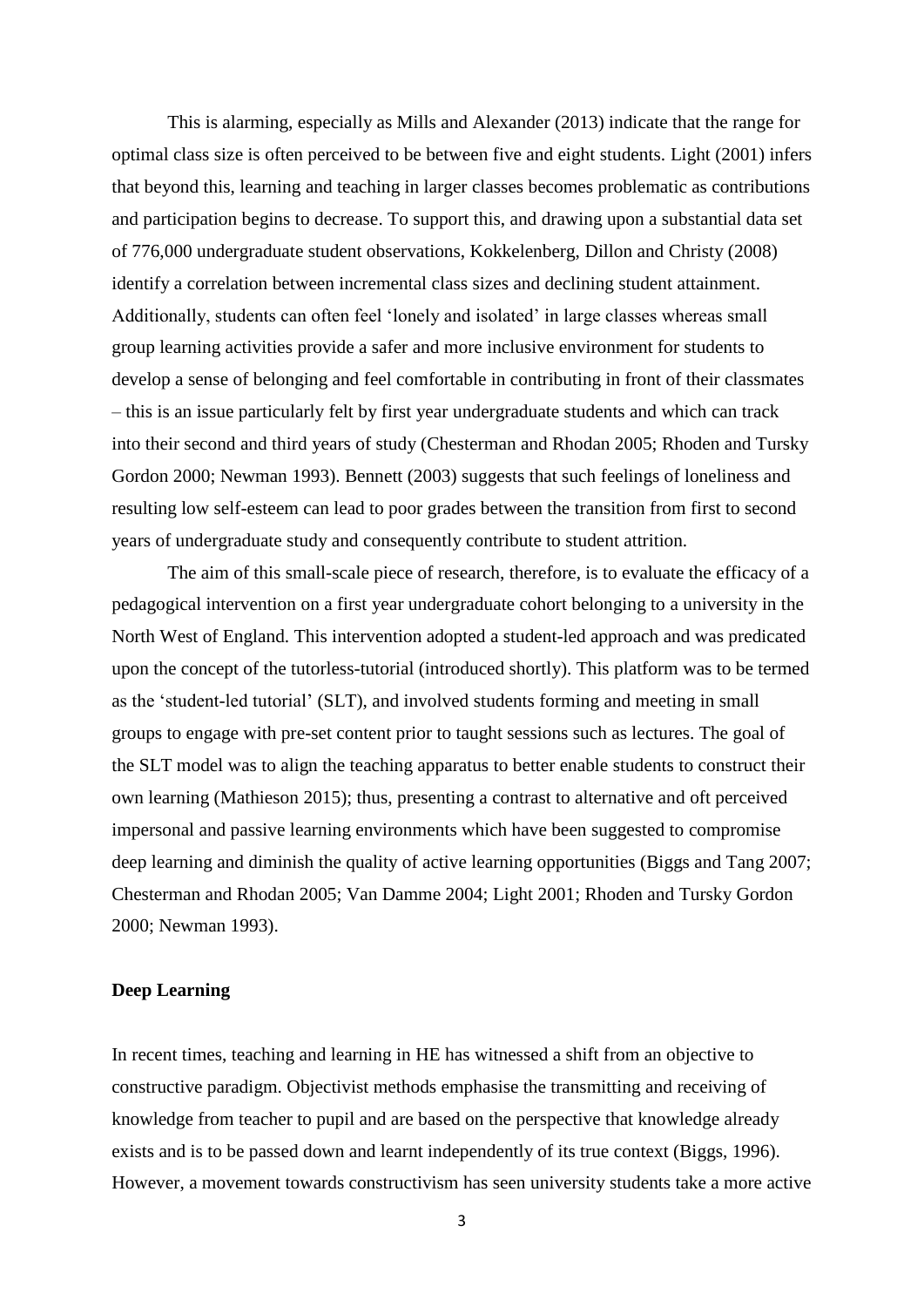role in their own learning. In short, constructivist approaches are student centred, encouraging learners to construct their own knowledge and derive their own meaning by engaging in well-structure learning activities. Here, the teacher's role is to create effective learning environments and utilise a range of learning resources and technologies to support the student to construct their own learning in line with the desired learning outcomes (D'Andrea and Gosling, 2005). Teaching is therefore underpinned by the 'constructive alignment' of three key elements: planned learning outcomes; learning activities designed to achieve those outcomes, and assessments designed to measure whether learning outcomes have been achieved (Biggs, 2003: 30).

Scholars have identified three different approaches to learning commonly adopted by students: deep, surface and strategic. Students who adopt a 'deep' approach to learning actively seek to understand and engage with the topic in focus, motivated by interest they interact with, and explore the content of the subject at hand, placing intrinsic value in the learning experience. Constructivist teaching practices are therefore committed to the promotion of 'deep' learning whilst at the same time discouraging surface learning (Butcher, Davies, and Highton, 2006: 89). Secondly, students who take the 'surface' learning approach are primarily concerned with fulfilling the criteria required to pass an assessment, module, or gain a qualification. The strategies employed by 'surface' learners will prioritise memorisation of key information, rote learning and repetition of facts, concentrating on specific details and examples rather than the principles underpinning them (Lublin, 2003). The 'strategic' or 'achieving' approach as it is also known, transcends the dichotomy between 'deep' and 'surface' approaches. Utilised by the 'high flyers', students adopting the strategic approach aim to score highly in exams and assignments and in so doing are aware of assessment criteria, selectively choose their peers, and fully prepare and engage in all readings and learning activities (Fry, Ketteridge, and Marshall, 2009).

These three approaches to learning are not stable traits but can operate laterally on a continuum, for example, students who typically adopt a 'deep' approach to learning may revert to a 'strategic' or 'surface' or surface approach due to either a formidable workload or a low interest in a mandatory subject (Lublin, 2003). To facilitate deep learning, practitioners are encouraged to consider how they might effectively promote 'active' learning through the teaching methods that they choose to implement. As Butcher, Davies and Highton (2006) outline, active learning is stimulated in students when the activities that they are asked to perform incorporate 'doing' and processing, as well as building on learning and making connections with relevant material and concepts.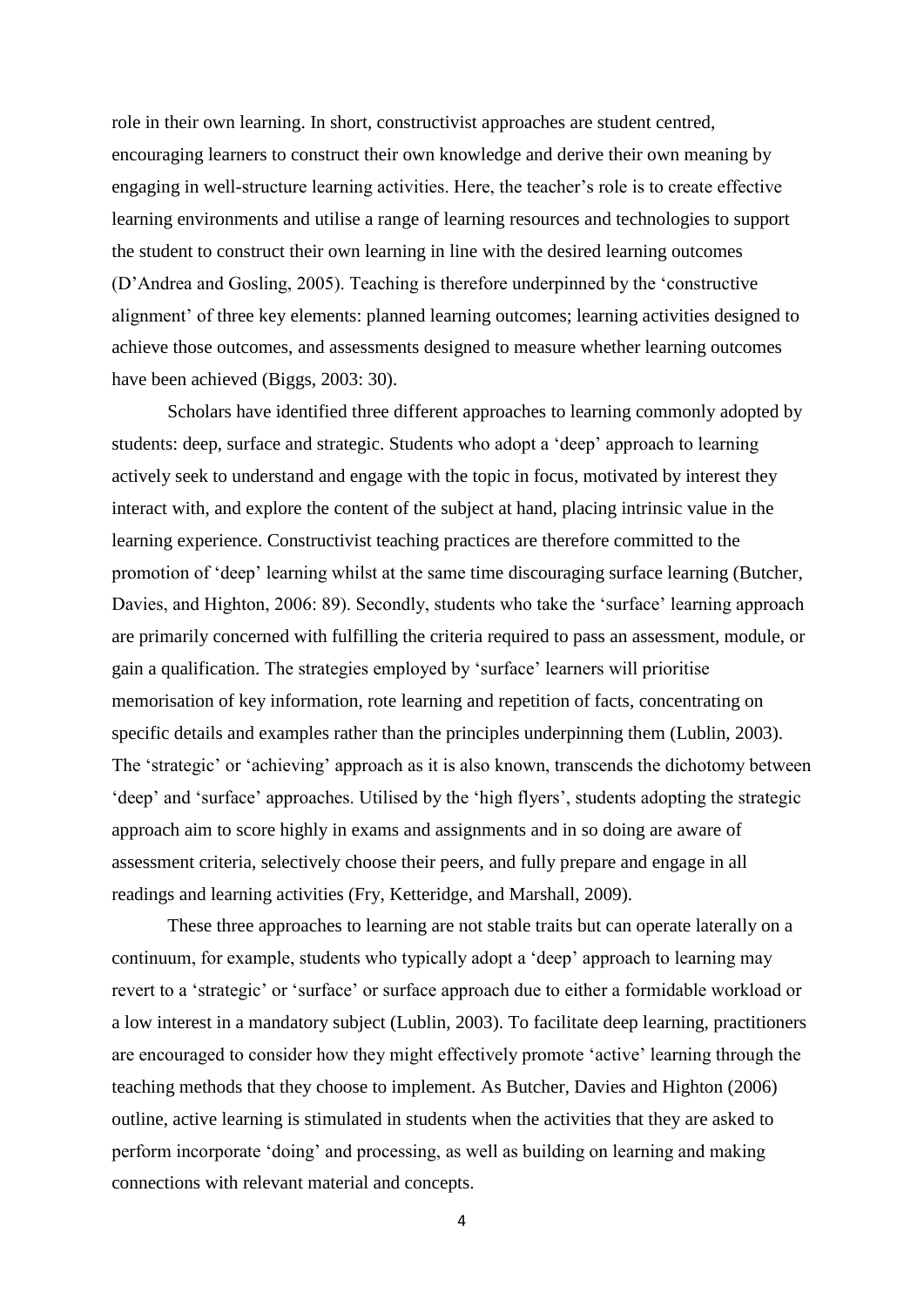### **The Intervention**

-

The focus of the intervention was to enhance learning within a core first year Sport Development<sup>1</sup> module. The background to the intervention was that the researcher had inherited leadership of this particular module ahead of the 2014-15 academic year. The researcher had, to a lesser extent, contributed some teaching to the module in the previous academic year. The cohort size for this former year group was 140 students. This module had been formerly run over one semester and the structure of teaching involved a back-to-back lecture-seminar (one hour each) on both Mondays and Tuesdays (four hours per week). After analysing learner evaluations of the module from the previous year and speaking with students who had been enrolled upon it, two clear issues emerged: a) that students struggled to concentrate on taught material over the course of a full Monday and Tuesday schedule (days on which all other first year modules were taught consecutively) and, b) that many students wanted to have more engagement with peers through group activities rather than having to absorb information for long periods of time.

For the 2014-15 academic year, the module in focus was elongated to span two full semesters instead of one. In doing this, four hours of student contact per week could be reduced to three, but delivered over a longer period of time. An adaptation of a tutorlesstutorial was introduced. Tutor-less tutorials are, as they sound, conducted in the absence of a tutor and are run by the students themselves (Pears 2007). The adapted version implemented here was termed instead as the Student-Led Tutorial (SLT). It was felt that the SLT more clearly positioned the role of the student in the activity. In addition, the sessions were not entirely 'tutorless' as a member of the module team was always present to trouble-shoot any issues and chair a plenary feedback discussion at the very end of the session – this was advised in a similar study by Hayashi et al. (2013) as it allows the tutor to monitor the progress and dynamics of the session. The structure of teaching meant that the first weekly hour-long session that students would have, would be the SLT, directly followed by the lecture and then the follow-up hour-long tutorial (seminar) would then run on the following

<sup>&</sup>lt;sup>1</sup> The Sport Development degree programme is concerned with the contexts within which sports participation occurs and the resources and structures that exist to facilitate it. As a discipline therefore, Sport Development aligns more to the social sciences and management studies, than, for instance, the science of human performance in sport. Tutorless approaches have been adopted widely across the Computer Sciences and in medical schools, and similar applications have also been implemented in undergraduate Psychology programmes (Fonteijn, 2015). Despite limited mention of the use of tutorless learning platforms within the social sciences, Exley and Dennick (2004) suggest that they offer multidisciplinary utility.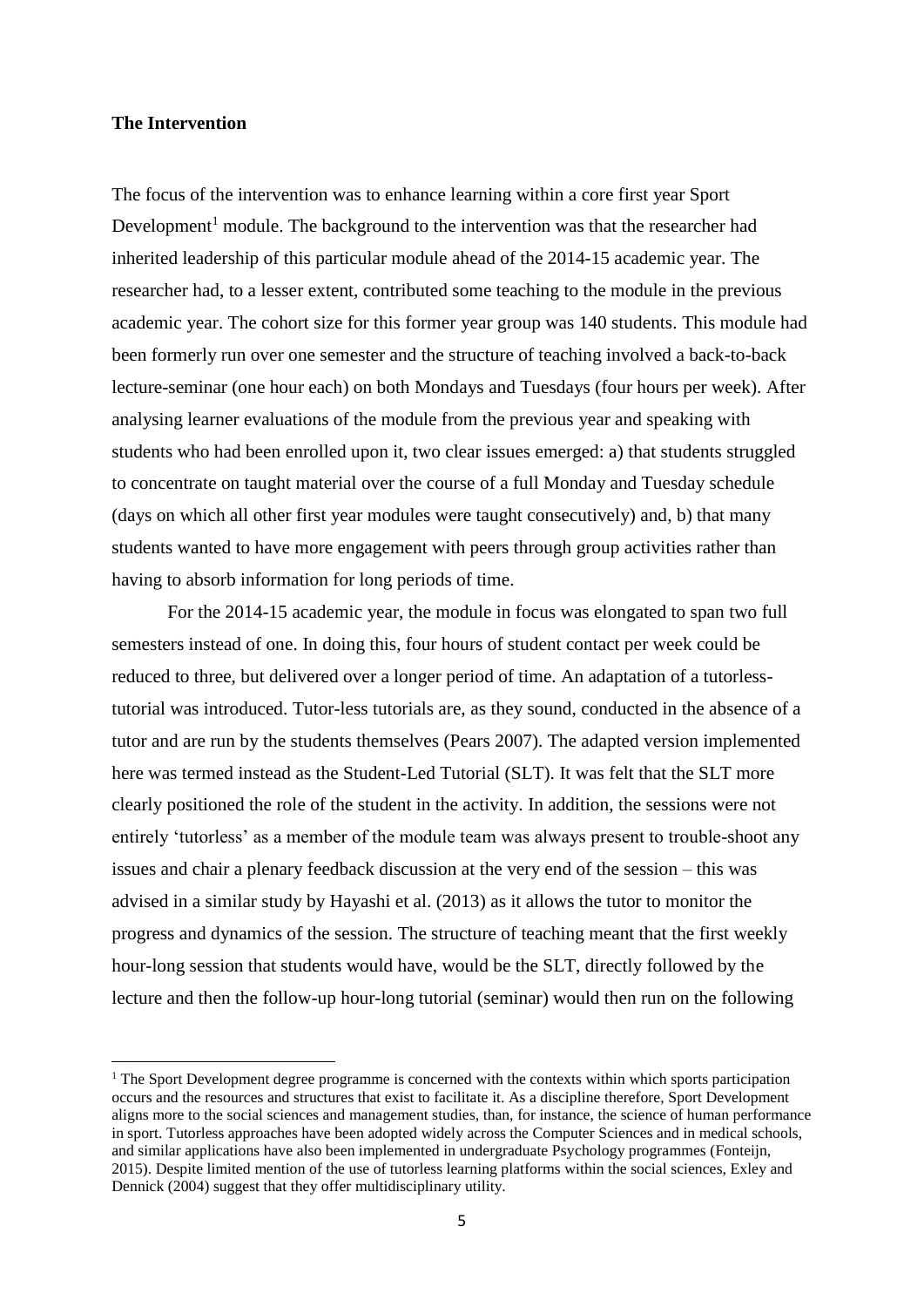day. This tutorial then brings together content and ideas from both the tutor-less session and the lecture, and proceeds to set-up the tasks for the following week. This approach draws a number of parallels with the flipped classroom concept, and which Fulton (2012) advocates because of its ability to engage learners and actively involve them in the learning process. SLTs were held in two large-teaching spaces each containing half of the module's 130 learners – with the SLT groups consisting of five students each. There were six seminar groups each containing 20-22 students.

Prior to the first tutor-less tutorial, students received an introductory session in which the tutor explained what the SLTs would entail, outlining the designated reading and tasks that were to inform the following week's tutor-less (SLT) group. Group contracts and ground rules were also created and signed by the five self-selected peers who had chosen to work together. As advised by Patterson, Carron, and Loughead (2005), students were instructed to set out ground rules for acceptable behaviour within a team and comprised both task related and social rules. For the first four weeks, the SLT 'tutor-less' sessions were guided by third year undergraduate student prefects who reinforced ground rules and iterated how small group sessions should be chaired. The opportunity to serve as a prefect was voluntary, and disseminated through a central tutor group system. To elaborate, all cohorts within the degree programme are divided into smaller tutor groups of approximately ten students each. These tutor groups meet weekly with their personal tutor who is also an academic member of staff. Once this selection process had been devolved through this network, students interested in the prefect position were to email directly to register their interest. The preparation given to the student prefects involved an initial meeting with the module leader in which the purpose of the SLT was explained to them and advice was offered as to how they might support small group discussion. The main guidance was to introduce themselves and attempt to establish a rapport; to try not to provide direct answers to conceptual or contextual questions, but instead to guide students towards them themselves through prompts, probes and recall-based questions. What was keenly stressed to the prefects was that they presented an important opportunity for the first year students to 'model' their group behaviour on, by, for example, bringing quieter students into the debate, positively reinforcing the comments proffered, and returning critical but constructive questions about the points made back to the group.

#### **Rationale for the Design and Implementation of SLTs**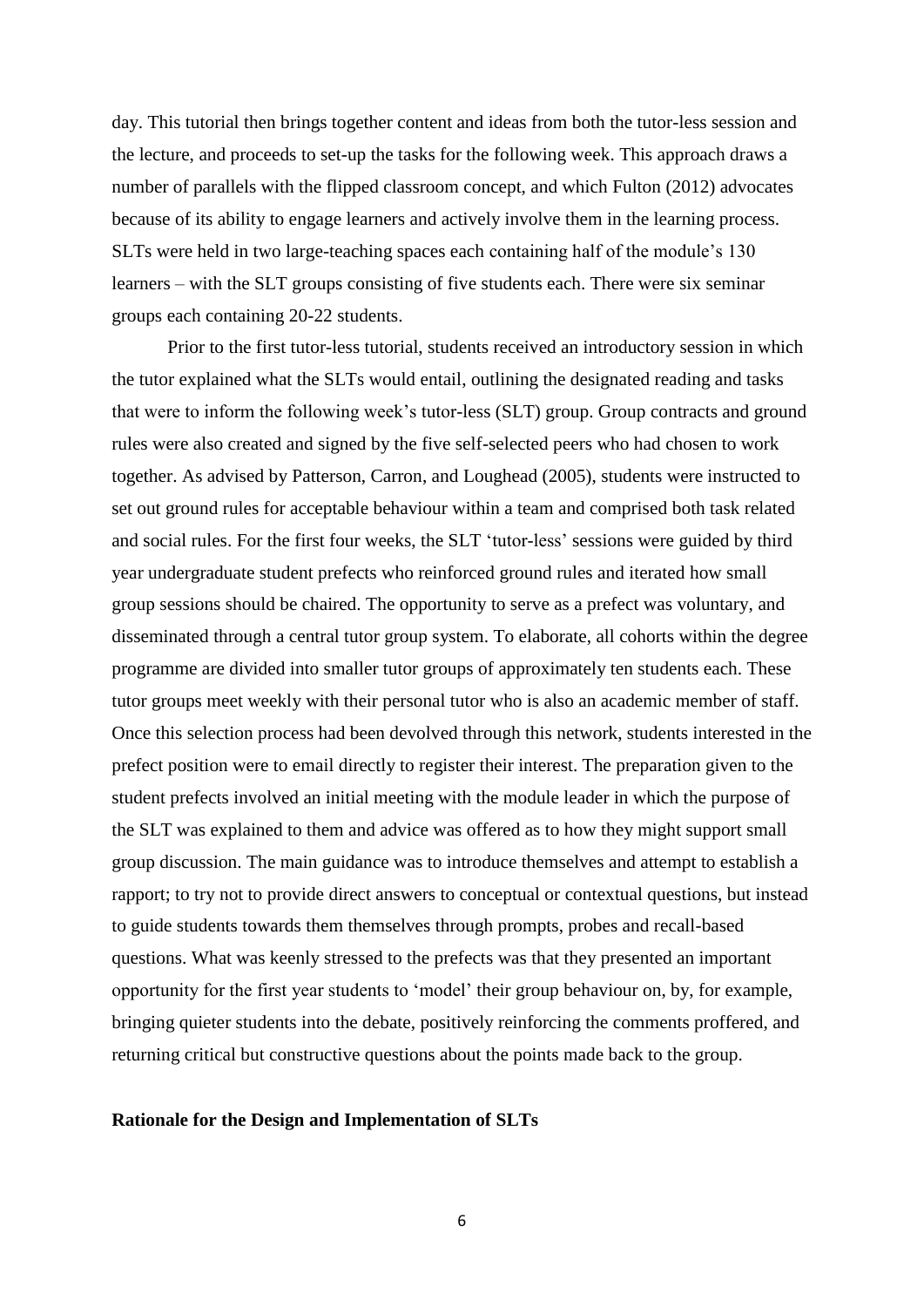Tutor-less tutorials are designed to promote and support students' own self-directed learning. It is the 'active interpersonal communication' between peers that enables them to learn with and from other students, thus promoting deeper learning (Dennick and Exley 1998, 112). In applying an understanding of how people learn, the incorporation of tutor-less tutorials demonstrates how evidence-informed approaches can support the development of students and their learning processes. Furthermore, the SLTs are able to adopt the small group teaching principles acknowledged by Mills and Alexander (2013) as they enable the division of larger classes into smaller learning units within which each group is committed to working together and every individual can benefit each other's knowledge and experience.

To explicate how this occurs, by providing students with pre-set reading and associated tasks to inform the tutor-less sessions, cognitive processing is triggered as the learner selects and acquires knowledge (Fry, Ketteridge, and Marshall 2009). Building these cognitive structures complements the socially constructed learning which takes place in situ and causes students to assimilate and take in new information whilst modifying prior understandings through the active learning process (Fry, Ketteridge, and Marshall 2009). What is more, it is common for students to struggle to grasp theoretical concepts and perspectives that are either new to them or different from their own, and Meyer, Land, and Baillie (2010) refer to this as 'troublesome knowledge'. In traditional taught classes, the learner might approach the teacher for the direct answer to the problem, whereas Meyer and Land (2006) advise against this, arguing that students need to overcome these 'threshold concepts' for themselves. Therefore, the SLT presents an ideal pedagogical strategy by which to suitably challenge students, whilst supporting them enough to arrive at the answers that they seek. Schmidt et al. (2007) add that such conceptual challenges facilitate group cooperation and individual persistence as the cognitive load is shared. This balance is important as Laurillard (2013) cautions that although educators argue that undergraduate students should develop their own point of view and be critical within their subject, teachers still expect responses that resemble pre-defined 'correct' answers – and so their learning should be appropriately scaffolded as such. The goal of the SLT here is to motivate students to take greater responsibility for their learning whilst providing them with a balanced structure of teaching that encourages them to challenge popular assumptions with wellrounded critiques, yet to do so within a broader safety net of clearly defined learning outcomes and content (Mills and Alexander 2013). This balance is that the discursive and student-led nature of tutorials – unfettered by frequent teacher directives – are buttressed by the more didactic follow-up lecture (Mills and Alexander 2013). Any lingering clashes or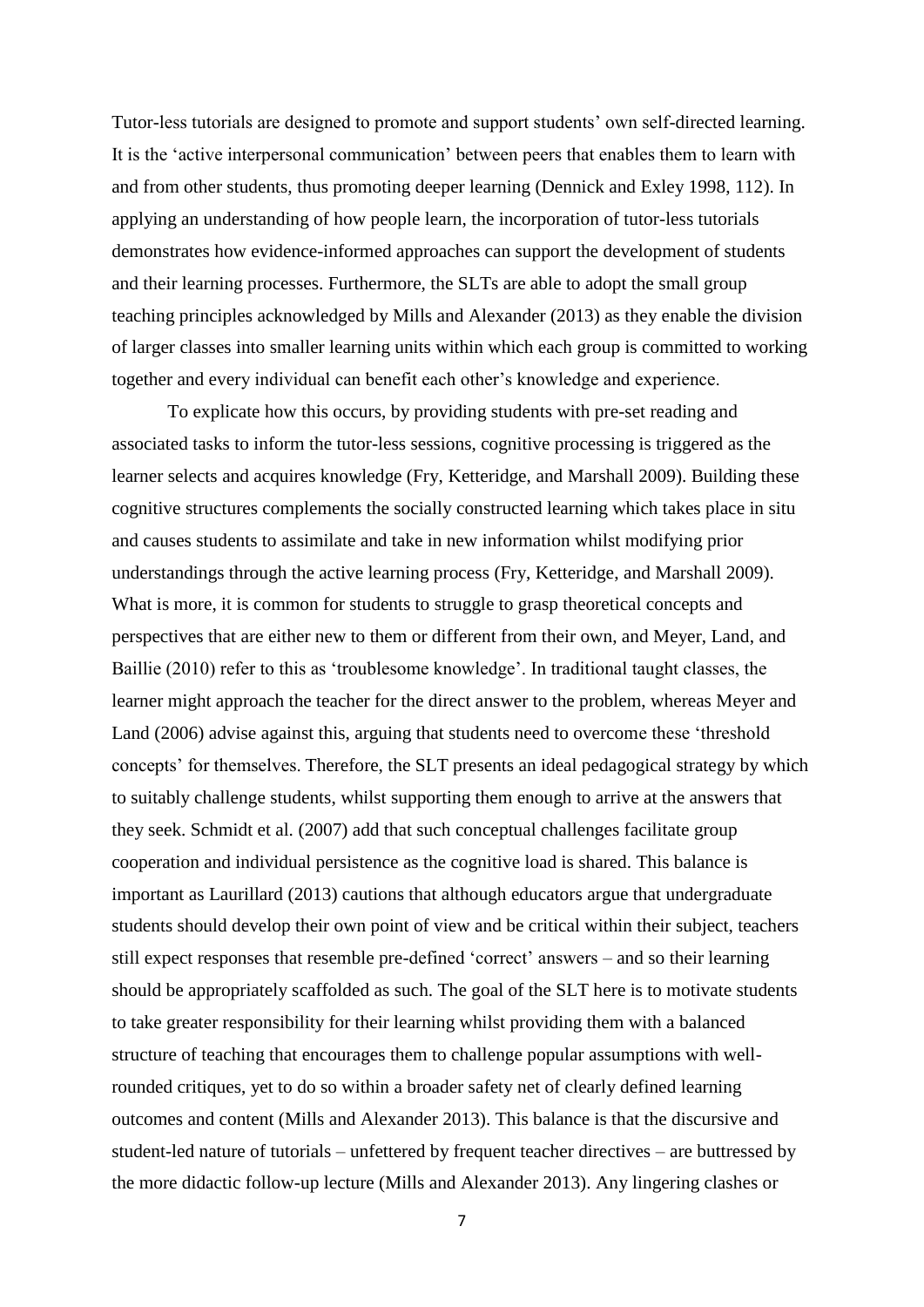confusion can be discussed and negotiated in the next day's seminar of which the aim is to clarify and close the weekly teaching block.

Akin to the flipped classroom concept, a further advantage of the tutor-less tutorial is that they allow for the preloading of theory (Towle and Breda 2014). To elaborate, the ideas, literature and arguments explored in the sessions not only help to centre students' focus but it also primes them for the lecture and follow-up tutorial. This means that students are more likely to activate prior learning in both the lecture and tutorial, and feel better equipped to participate (Exley and Dennick 2004). Therefore, the tasks and activities performed in the tutor-less tutorials aid comprehension and reinforcement of subject content, and also enhance memory and recall (Norman and Schmidt 1992). This in turn potentiates future learning as students begin to connect themes, threads and ideas.

The tutor-less tutorials were set-up and monitored by third (and final) year prefects, as well as a staff member, to ensure that all participants are respectful of individual learners, conduct themselves in an inclusive manner and encourage participation of all students. To achieve this, students were instructed to ensure an evenness of contribution, to treat each other respectfully and feedback on their discussion and group process after each episode to improve group dynamics through reflection. As a consequence, learners and their learning communities are developed through improved confidence, oral communication skills and participation (Sweet and Michaelsen 2012). As a natural by-product of the tutor-less process, Van Damme (2004) states that the small group experience stimulates students to form 'study groups', a habit that continues throughout the degree programme. In sum, tutor-less tutorials have been purported to help to drive active learning and self-directed study, and encourage students to be proactive about their studies. According to Hayashi et al. (2013), teaching and learning research in the biomedical sciences undertaken to study the efficacy of studenttutored problem-based learning sessions has been reported to be as effective as staff-tutored lessons, regardless of whether those students are senior level or peer-level.

## **Methodology**

This research adopted a mixed-method approach by drawing upon questionnaires and focus groups. The first wave of the data collection involved administering questionnaires to SLT group A (1 of 2 groups – group B containing 68 students) during their first student-led session. Group A was selected as that was the class that the researcher was overseeing. This group consisted of 62 students and this survey was to provide baseline information around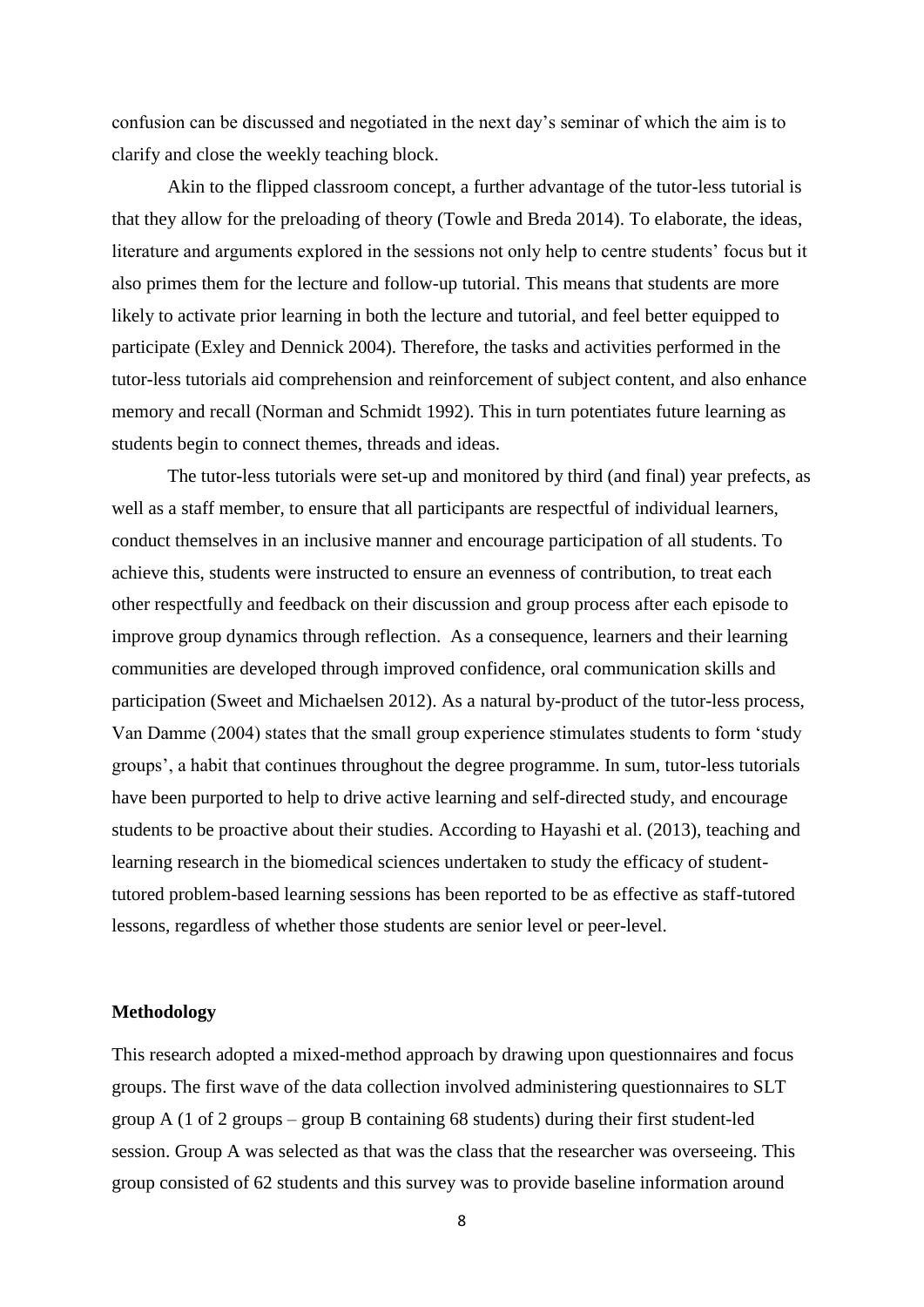student understanding of what SLTs entailed as well as their general opinion of the concept. The questionnaire was handed out alongside a participant information sheet, and it was made clear to students that completion of the survey was entirely voluntary.

The second wave of this research followed the same procedure as the first, with the researcher administering exactly the same questionnaire to group A in the final SLT of the module. This longitudinal cohort study design was selected in order to compare students' perspectives of the SLT mode of delivery and how it might influence their learning over the course of this taught module. The first wave of the survey was administered on  $6<sup>th</sup>$  October 2014, and the follow-up on January  $26<sup>th</sup> 2015$  (this survey component therefore spanned 16 weeks). The questionnaire was made up of a mixture of closed and open questions. The closed questions simply sought to find a definitive quantifiable answer as to whether students had felt that the SLTs had supported their learning on the module. Open questions were included in the survey also to provide respondents with the opportunity to express in more qualitative depth why particularly the SLTs worked for them, or on the contrary how SLTs could have been improved and if they were worth improving.

The final request on the questionnaire was for students who would be happy to attend a focus group to discuss their experiences of and perspectives on the use of SLTs, to write their email address in the box provided on the form. Nine students provided their contact email and five responded to and accepted an invitation to participate in a single focus group (on campus) within a fortnight of the module ending. Focus groups allow researchers to conduct group interviews in a semi-structured fashion (Gratton and Jones 2004). However, only a few discussion areas can be covered in a short space of time when using focus groups, although they can provoke clashes of opinion or experience. Nichols and Ojala (2009) advocate the use of focus groups as the interactive and collective nature of the method is likely to bring about reflection of a topic with which participants have a shared knowledge and which is capable of stimulating insights that one-to-one interviews might be unable to do. In addition, focus groups provide a social event which invites and involves open discussion on a common experience or interest that can evoke 'consensus or clearly defined disagreement' on the subject matter (Ralston, Downward, and Lumsden 2004, 18; Frey and Fontana 1993; Kreuger 1998). The use of this research technique was intended to encourage students to discuss and compare their experiences of and thoughts on the SLT structure and process, as well as their understanding of the purpose of this learning format. However, Morgan and Kruger (1998) warn that a limitation of the focus group dynamic can lead to an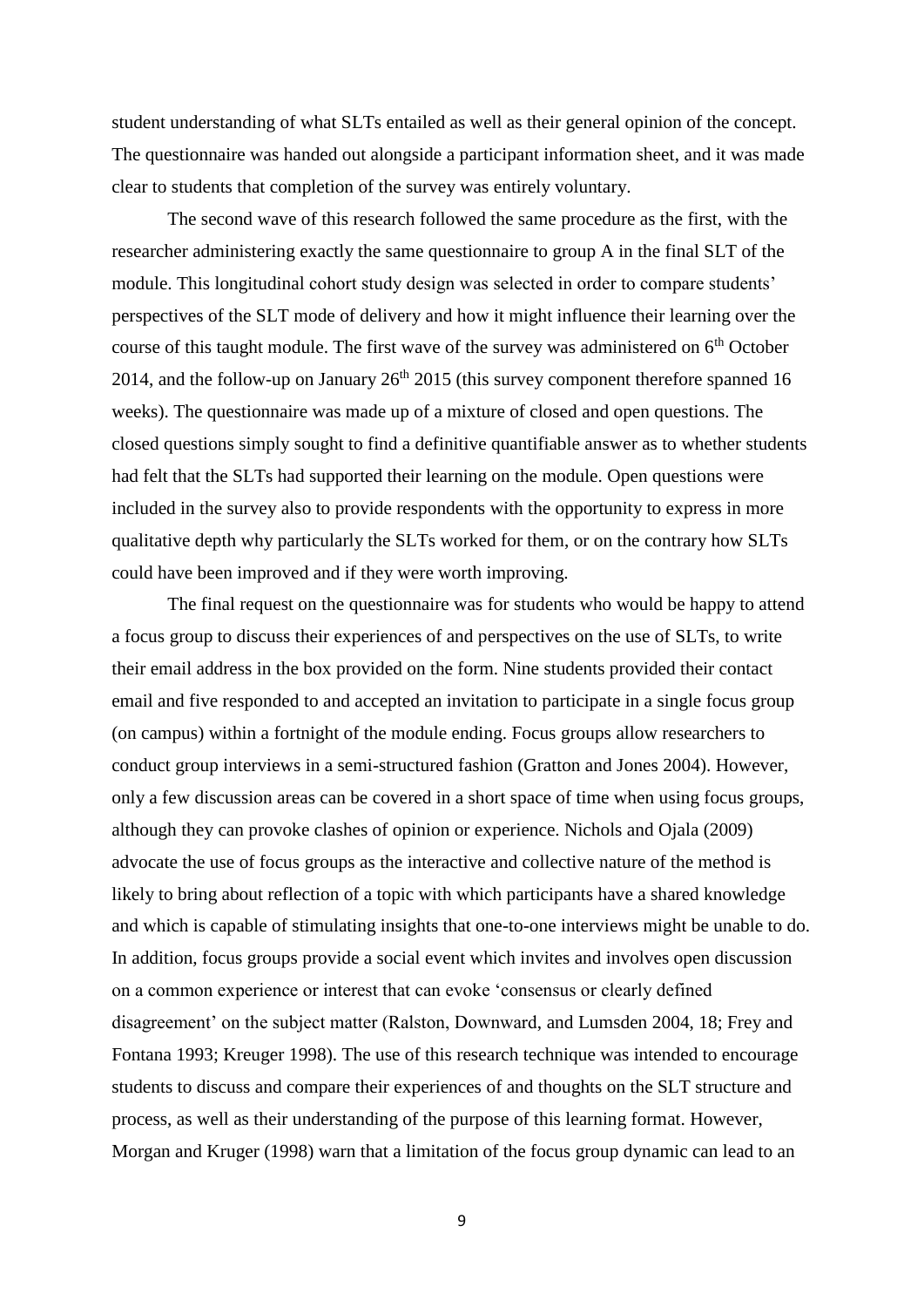overemphasis on negative aspects of the discussion topic when a balanced and constructive account is sought.

The focus groups were carried out by the module leader, who is also the author of this research article. In this situation, it is difficult for the researcher to mitigate against the possibility of participants exhibiting social desirability bias (Veal and Darcy, 2014) to endear themselves to one of their tutors or to simply be considerate towards them. Although this presents a methodological limitation, focus group participants were recruited due to their decision to voluntarily sign up for the event via the anonymous questionnaire, in full knowledge that the author would be leading the group interview. It was also made verbally clear to students that the evaluation of the SLT was for the purposes of its improvement.

Combining questionnaires with the focus group enables the triangulation of data as it allows for the checking of findings received from one form of study against those that emerge from another (Bryman 2012). In addition, the findings gleaned from the questionnaire data assist in the choice of subjects to be broached in the qualitative research that is to follow. Furthermore, the complementarity of data gathered from this mixed-methodology offers insight into both the structure and process of the delivery of SLTs and how these two elements combine to inform student learning.

The survey (see appendix 1) consisted of a single closed question, which was tallied up and calculated into a percentage, and six additional open-ended questions. The open-ended questions were subjected, on one level, to content analysis to count and categorise responses. Using content analysis of the survey data in this way yielded basic categories by which to both guide the post-intervention focus group and base a thematic data analysis framework upon. Basic thematic analysis was also employed to assist this process, and to analyse open questions for explicit or latent references (codes) in order to note and explain patterns and recurring themes across the data. As an example, two of the main categories that emerged in response to the open filter subsumed within question 4 of the survey (see appendix 1), were 'developing knowledge and understanding' and 'peer-to-peer collaboration'. That the survey data facilitated the structuring of the focus group meant that the rigour of the data collection process was enhanced. This is because the use of content analysis has previously been maligned as it can lead to a detachment of meaning from context, however, the implementation of a follow-up focus group helps to mitigate against this through the exploration of lived experiences which are fully grounded in context (Joffe and Yardley, 2004).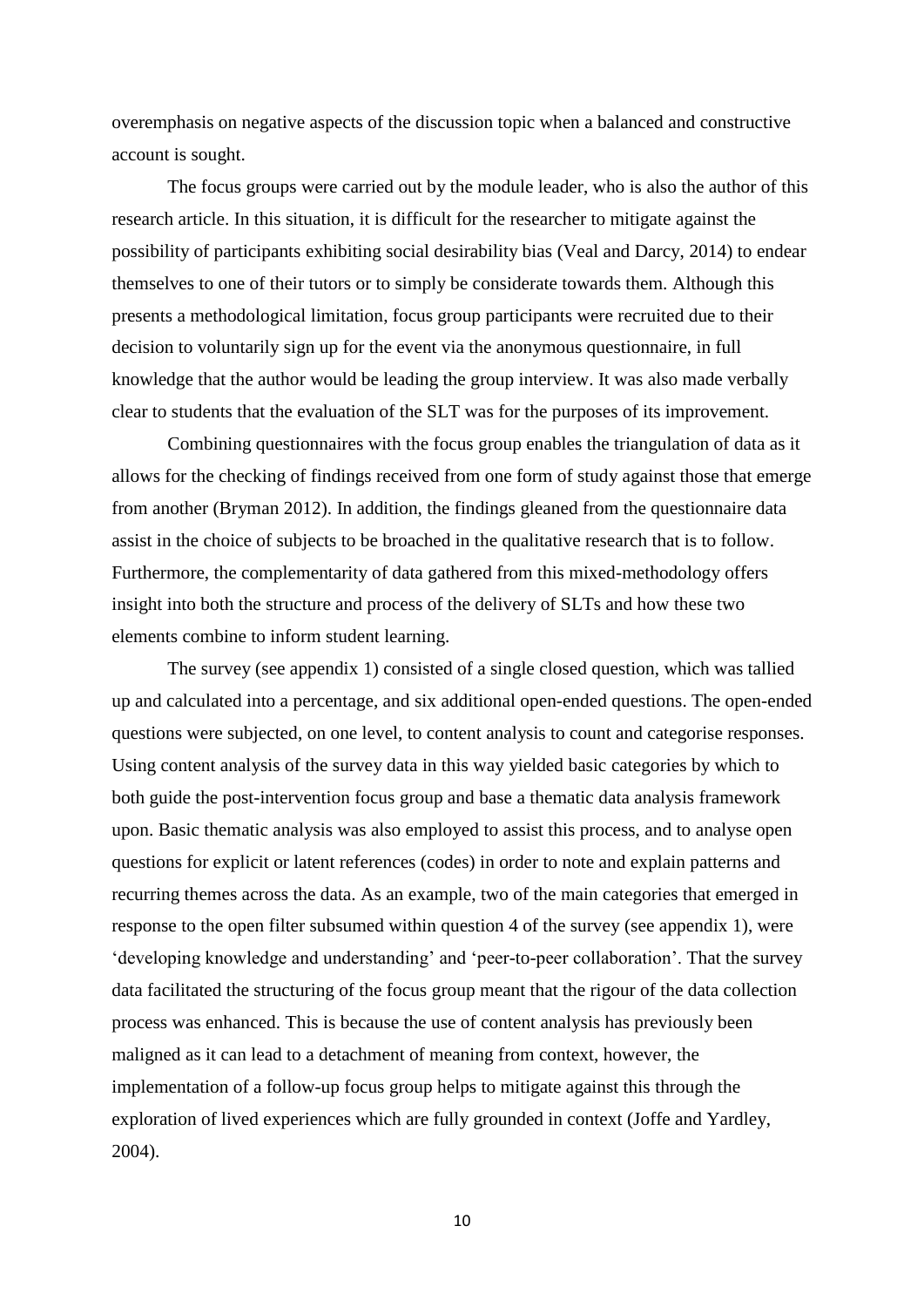The focus group was recorded and audio data from the interviews were transcribed verbatim. As mentioned previously, the survey data revealed three central categories themes: student comparisons of SLT with other teaching methods; benefits of SLT to learning experience, and challenges of SLT to learning experience. To this end, the central themes that were selected as higher level categories for analysis of focus group data were deductively gleaned from the survey data. To undertake this process, codes (or labels) were attributed to small units of text such as words or sentences which represent observable themes for the purposes of categorising data, and in so doing operationalising the broader theme(s) within which they connect (Joffe and Yardley, 2004). As an example of such a coding procedure, students commented that the SLTs benefited their learning by: a) influencing them to 'read more', and by b) 'peer-to-peer collaboration'.

When writing up the research findings, quotations derived from the data analysis process were used to illustrate the key themes that emerged from the research. All aspects of the data collection for this research were conducted on university grounds with consenting students aged 18 years or above and who were made aware that their participation was entirely voluntary and that they were free to withdraw at any point. It was also made clear within the participant information sheet and consent form that it was the researcher's intention to prepare the resulting findings for publication. All participants that have been quoted within this article have been given pseudonyms for anonymity.

## **Findings and Discussion**

#### Perceived function of SLTs

From a class of 62 first year undergraduate students, 63% (39) completed the baseline questionnaire, and 69% (43) completed the follow-up questionnaire 16 weeks later. As this was a novel and unfamiliar teaching format for students, it was important to assay students' perceptions of what the SLTs might be and what they might be designed to do. To do this, question 1 (Q1) on the survey asked: 'What do you understand the purpose of the Student-Led Tutorial to be?.' Between the baseline and follow-up surveys, responses were quite similar but there did appear to be some development between the two. The responses to Q1 of the survey were counted and coded to provide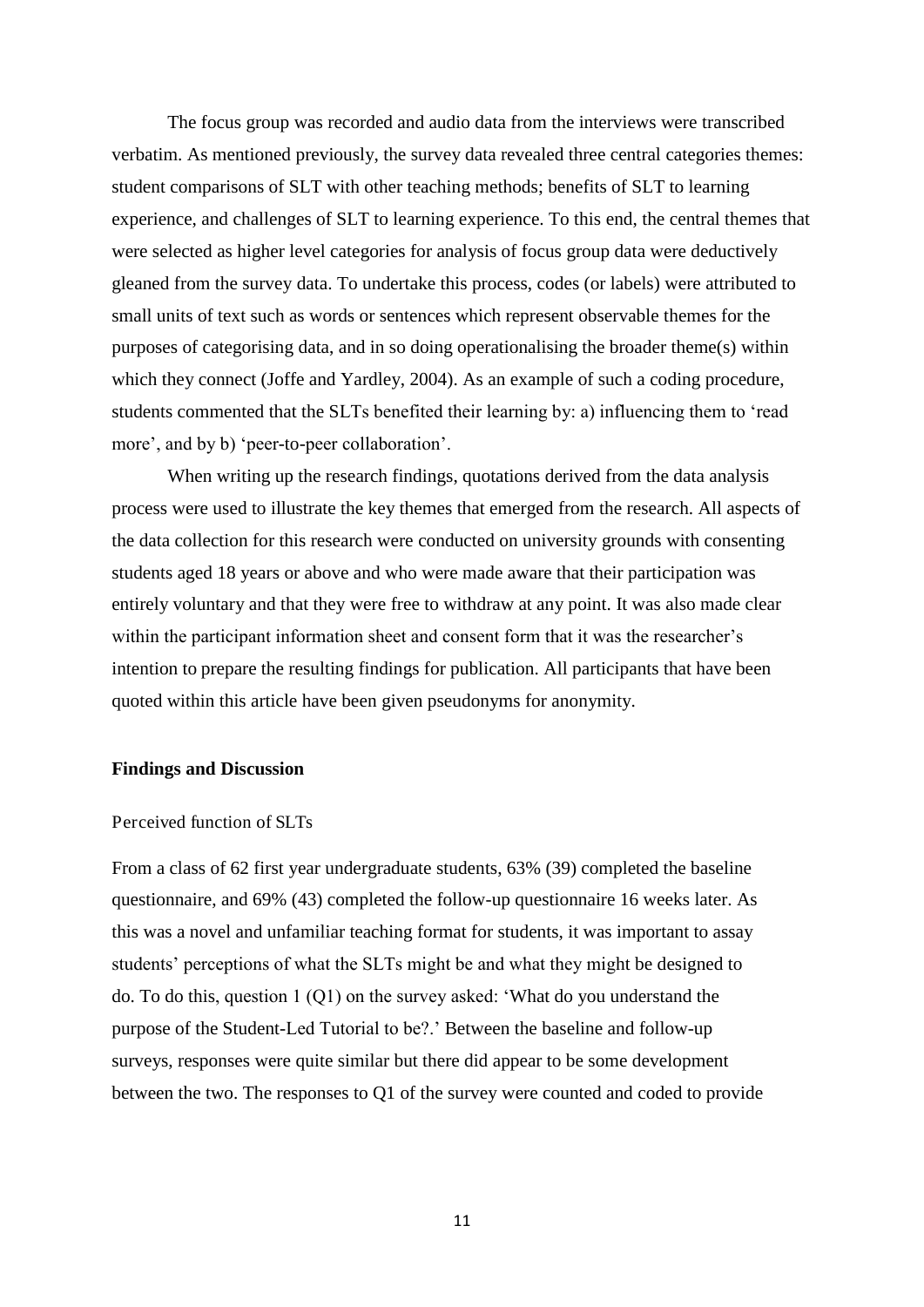a basic level of content and thematic analysis. This data is presented in the wordles below (Figures 1a and 1b).

Insert figures side-by-side, here

Figure 1(a). Baseline Wordle – question 1 Figure 1(b). Follow-up Wordle – question 1

All respondents attempted to answer question 1, and at both stages of the survey. Student responses in the follow-up survey tended to be more detailed than for the baseline, as demonstrated by the denser Wordle in Figure 1b. Responses from the first wave more typically suggested that the purpose of the SLTs were for students to 'share' or 'bounce ideas off each other' through 'student-led' discussion. However, there is a shift in the key terminology used within the follow-up questionnaire, with many students citing that the SLTs are designed to encourage 'students to take more responsibility for their own learning', and that they (students) needed to be 'active members' to get the most out of the sessions. The term 'learning' was a particularly prevalent reference across the follow-up survey responses, and the role of the SLT in achieving this can be captured from the following written response to Q1 (follow-up survey):

The purpose is to communicate ideas with our groups on different topics to get the best possible learning.

Such notions were often wrapped in the narrative that each student was responsible to their group and vice versa, to contribute, help and challenge each other, as enunciated in the following statement (follow-up questionnaire):

To learn from each other and push students to get them to come to a conclusion on their own.

## Perceived efficacy of SLTS

To connect the perceived function with the perceived efficacy of SLTs from the perspective of participating students, question  $4((Q4)$  the single closed question on the survey) asked: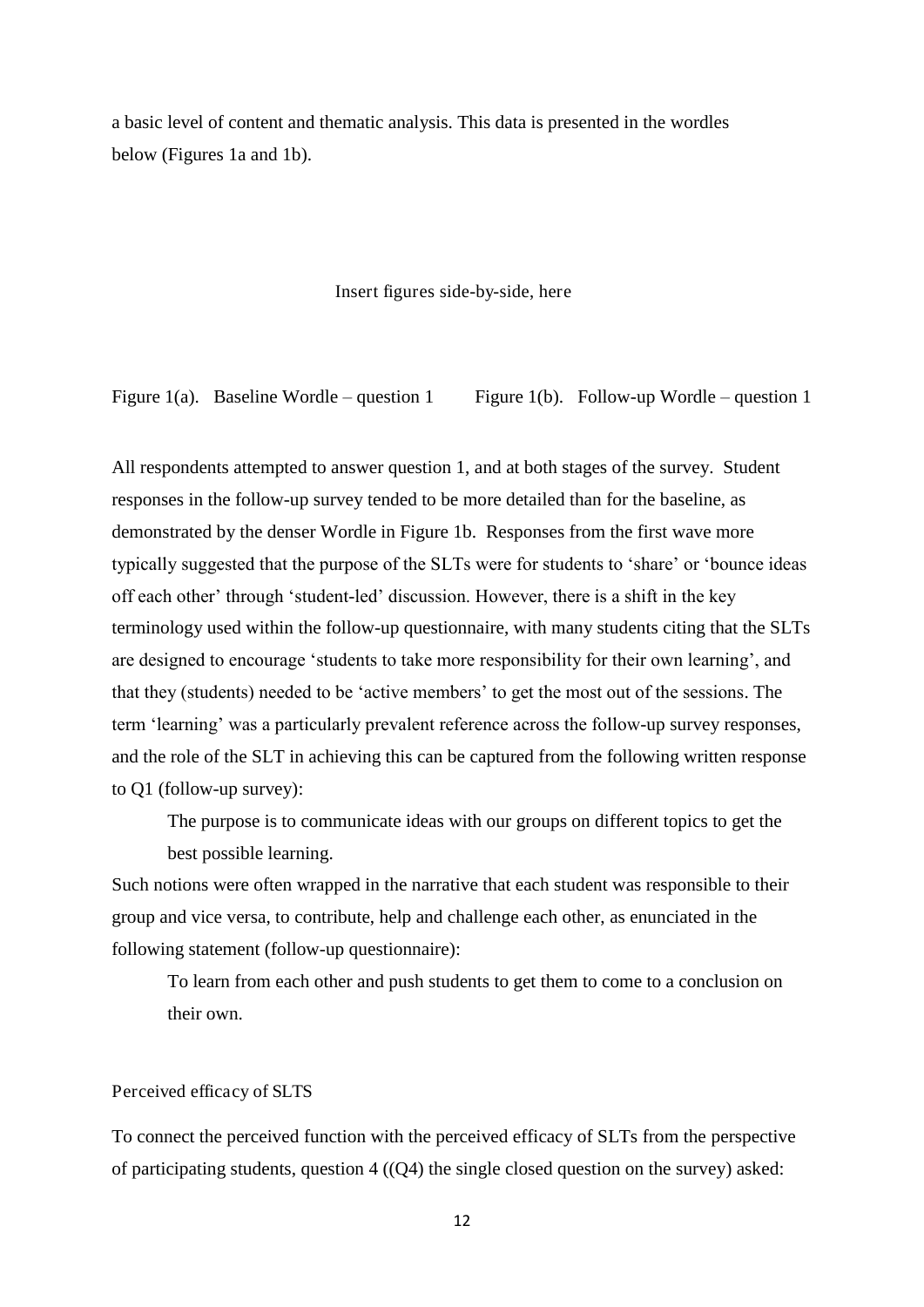'Do you think that the student-led tutorials have supported your learning and understanding of the weekly module content?' students answered as follows (see Figure 2, below):

Insert figures side-by-side, here

Figure 2. Students' perceived efficacy of SLTs: baseline and follow-up data

All participating students answered Q4 at both stages of the survey. As illustrated in Figure 2, in both rounds of data collection the majority of students believed that 'yes', the SLTs had aided their learning. More importantly, there was an increase in this belief across the class between the baseline and follow-up surveys by 11% (from 58 to 69%), with the percentage of students both unsure and voting 'no', decreasing. A filter question followed this closed question, asking students to briefly explain their response. In the baseline survey, only one participant – who had responded 'unsure' to Q4 – did not provide further comments here. In the follow-up survey, 11 students opted not to offer further comments to this filter question with nine students answering 'yes' and two students answering 'no' to Q4. For those students who had stated that they believed that the SLTs had supported their learning, the leading reasons for this in both waves of the survey were categorised as 'developing knowledge and understanding' (19 instances recorded in the baseline survey and 28 instances in the followup). The primary reasons offered for such learning were attributed to the interactive nature of the SLTs and the opportunity to 'exchange, discuss and explain ideas and content with peers' (17 instances in the baseline survey and 31 instances in follow-up). These references were supported in the focus group as Rob, Tim and James entered into a discussion identifying why they found the SLTs useful:

It's more interactive, you can talk to each other. Sometimes you go off topic but it gives you a little break and then you come back to the work. (James)

It's quite handy because you can either teach others, which helps you understand the work more, or they can help you if you're struggling with a particular topic. (Rob)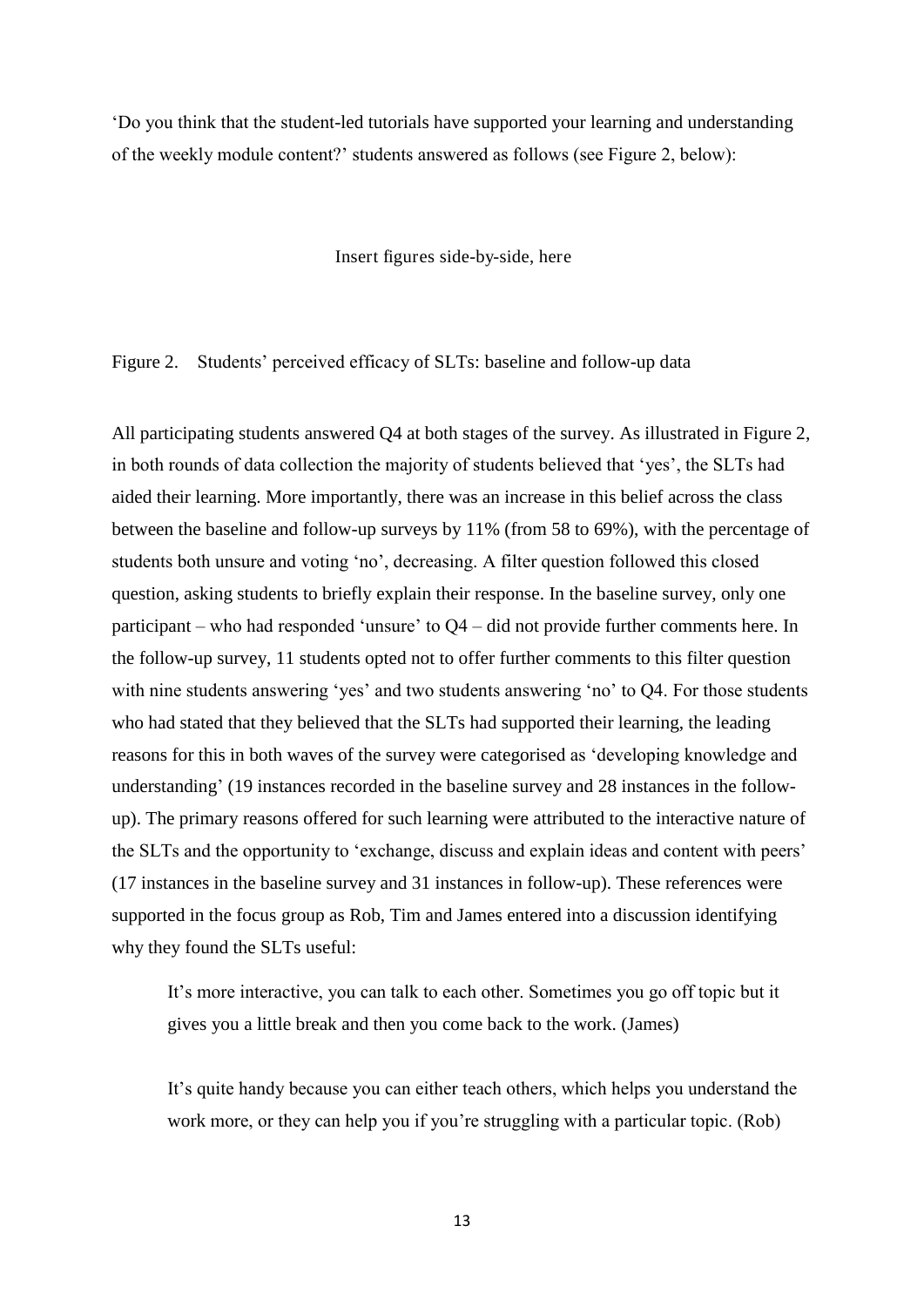I think personally it has supported my learning when I've done the questions and have done the reading, when other people in the group have as well. (James)

It encourages you to read a lot more, like gets you into a routine of actually reading (Tim)

Yeah, it is easier after you've read a couple (the readings), the next few just seem to roll off (James)

Yeah, you get used to the sort of language that they (authors of the set readings) use, and how to find them and look them up, and so when it comes to doing actual essays you know how to use them (Tim)

This passage of discussion revealed some interesting insights into the students' experiences and impressions of the SLTs. James began by commenting that SLTs naturally had an undulating nature of time-on-tasks and off-topic 'breaks' which seemed to help him rest and refocus before resuming task-related discussions. Such an informal and flexible approach to group-work suggests that students (those that have prepared for the session) can be trusted to complete tasks in their own time without strict prompting from tutors. Positively, the students in the focus group agree that the structure of the SLTs supported their study habits, helping orientate them with the level and types of readings required, as well as how to go about finding such sources. Of further interest from this passage of discussion, and linking to the data from the questionnaires, the students like that the SLTs promoted the helping, sharing and teaching of and from their peers as this helped to either reinforce or clarify knowledge and understanding. Becoming increasingly popular in the HE context, there is an expanding evidence-base endorsing the effectiveness of various modes of 'peer-assisted learning', teaching and learning strategies not too dissimilar to those employed within the SLTs and in which students "learn with and from each other" (Boud et al. 1999, 41; Sweet and Michaelsen 2012; Hayashi et al. 2013). Collaboratively taking turns to teach each other important concepts, theories and frameworks helps the student 'tutor' learn information actively and deeply through the process of teaching others (Evans and Cuffe 2009; Fry, Ketteridge and Marshall, 2009). In this setting, McKenna and French (2011) highlight that the emotional support that students receive from their group whilst teaching their peers helps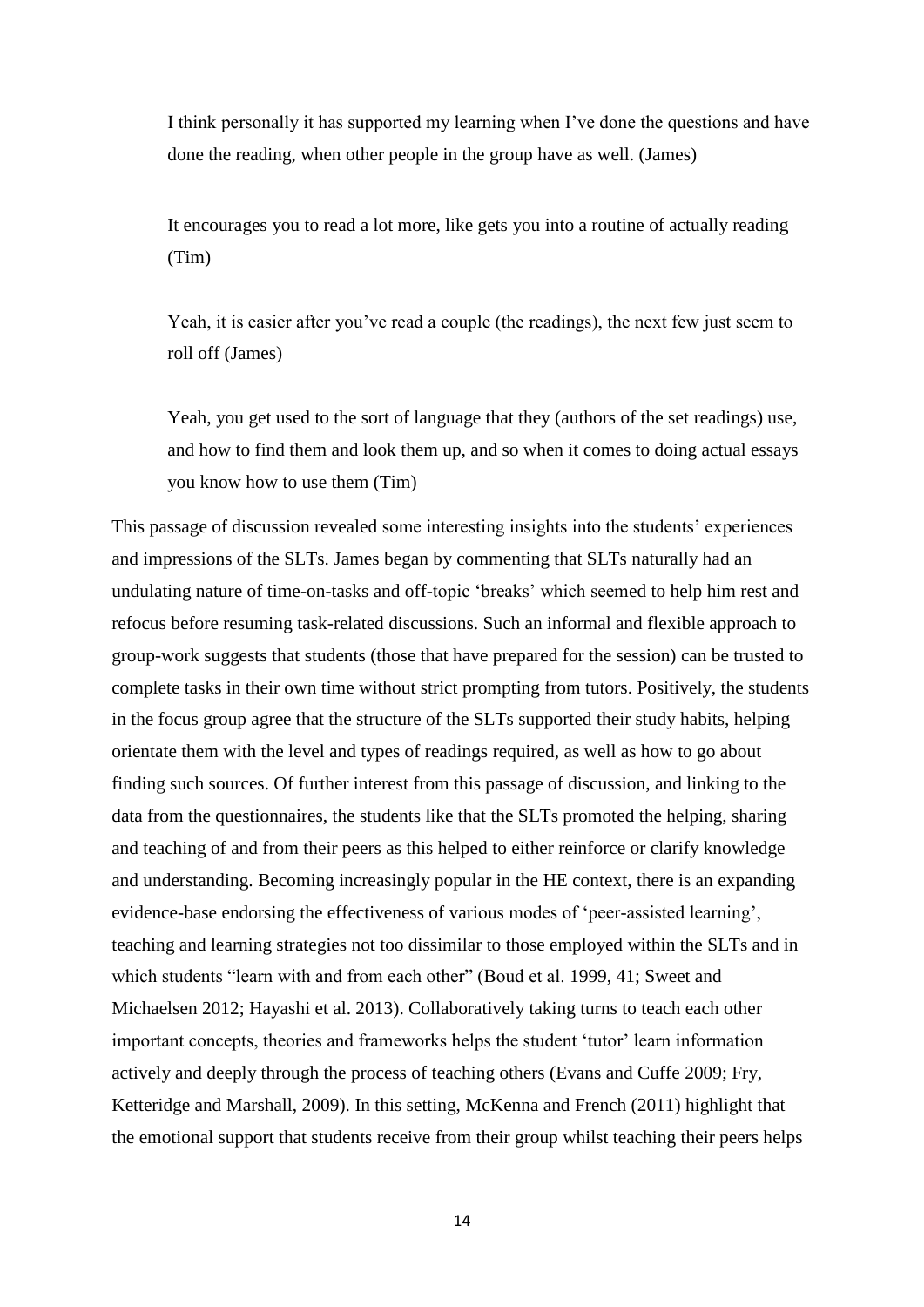to develop their self-confidence and sustains their motivation for further learning and engagement.

## Areas for improvement

<u>.</u>

The reasons why a small minority of students selected 'no' to Q4 of the survey – that they did not believe the SLTs enhanced their learning – had shifted from baseline to followup surveys. In the baseline survey, six students found the 'readings too hard' and this made answering the preparatory questions difficult to complete. However, in the follow-up survey, and connecting with the focus group data (above), none of the respondents cited the complexity of the readings; in fact, there was typically crossover in the responses provided for 'no' and 'unsure' with the majority of open answers beginning with an 'if'. To elaborate, there was a consensus amongst students who circled 'no' or 'unsure' that there was an important caveat surrounding the efficacy of each SLT group/session, and this was that the tutorless-tutorial did work if all or the majority of group members embraced the concept and engaged with the pre-set readings. This issue was corroborated in the focus group discussion, as Lucy comments:

It can be impractical if only a couple of people have done the reading. If you turn up having prepared but others haven't done the work, then it can feel like all that effort has gone to waste a little bit. But, it definitely does work if people have prepared and engage with the tasks. (Lucy)

This was an issue that was repeated by a number of members of the focus group and which seemed to breed some resentment. Such comments demonstrated the 'othering'<sup>2</sup> of nonparticipating students by those who made efforts to actively engage in the SLT medium:

It's their fault that… It stops us progressing further by them basically distracting us so don't bounce off each other as the people who have done the work do. (Rob)

Sometimes, you feel like you're doing all the work and it becomes quite frustrating if they keep doing it (not doing the preparatory tasks/readings) because they're getting all the answers from our work. (Tim)

<sup>&</sup>lt;sup>2</sup> When one group distances themselves from another by defining and often stigmatizing the other in their own interests, in order to secure and enhance their 'higher' position (Roberts 2012)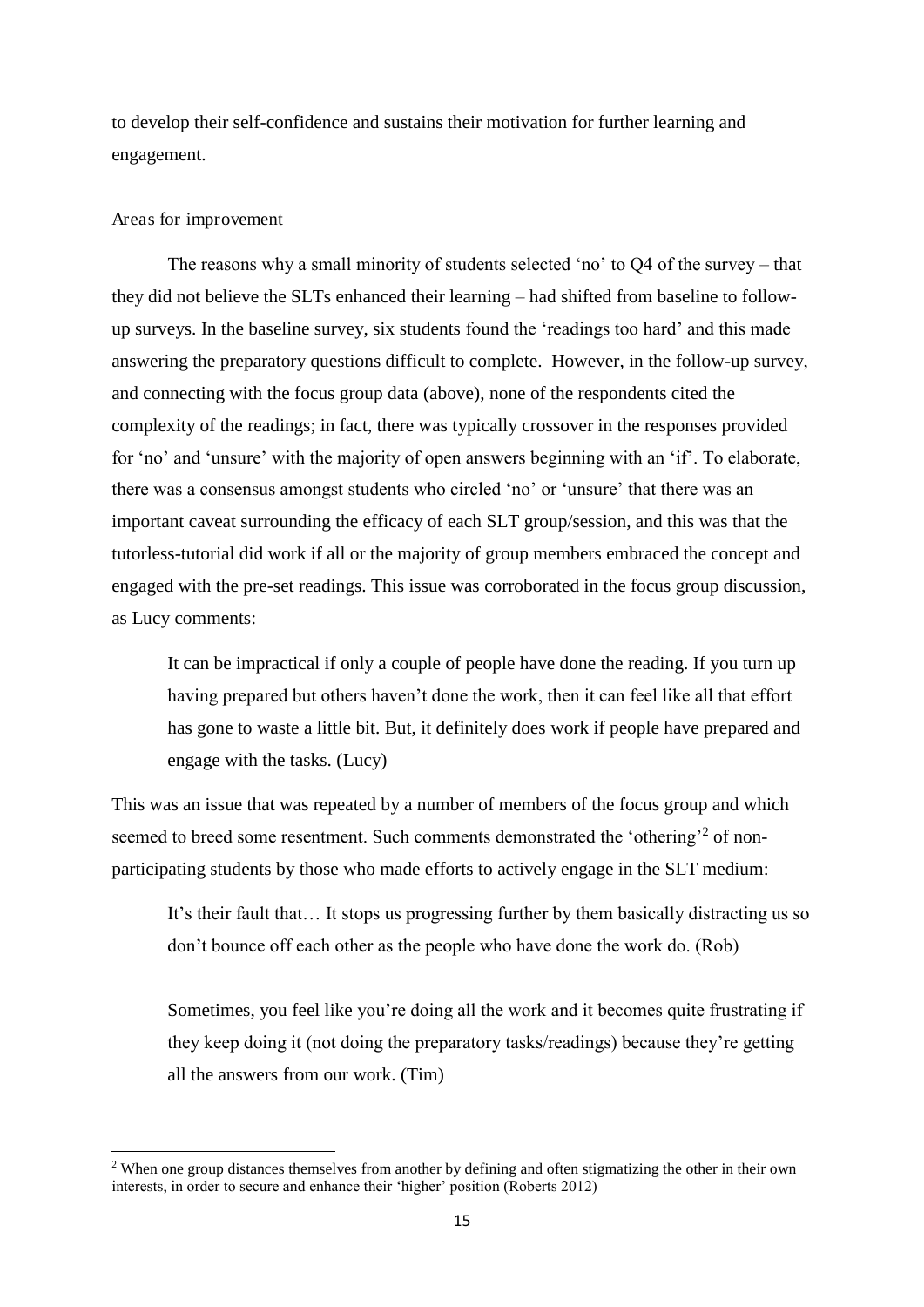It is clear that the greatest source of frustration for those students who did engage fully in the SLTs was the lack of participation and preparation by some group members. Conceptualised within related literature as 'freeloaders', students who do not contributed equitably in groupbased scenarios are perceived to benefit from the hard work of others, and have been found to have a similarly negative influence on group dynamics (Bryan, 2006; Mellor, 2012). Unfortunately, the impact of ground rules and contracts that were drawn-up and signed by each group prior to the commencement of the SLTs – in order to engender team cohesion, commitment and participation – seemed to be forgotten very quickly, as Tim reports:

Towards the end, people started picking and choosing which ones they go to based on whether they had done the work. They made the decisions themselves instead of thinking of the group. (Tim)

Like any other teaching format, SLTs were a formal and timetabled class that students were expected to attend. A clear expectation was outlined to students that they were each individually responsible for the efficacy of their group collaborations during the SLTs, and that the tutor would provide only light touch facilitation of proceedings. However, based on the participant data collected, contributions varied amongst students and amongst SLT groups. There was no mention of the group contracts and ground rules across the surveys or within the focus groups, yet it can be inferred from the data that this strategy failed, at least towards the end of the module. Fry, Ketteridge, and Marshall (2009) recommend referring to and reiterating ground rules and the agreed procedures when such problems arise, and this was perhaps not done often enough by the tutor/s.

## Possible solutions

As a potential solution to the inconsistent attendance and contributions of some of their peers, Rob and Ben suggest that to ensure that all students that attend have suitably prepared for the session, the specified size of each group might have been reduced:

If it was done in smaller groups, with the lecturer stepping in a little more often, it would be ideal. With a smaller number of people that have done the work. (Rob)

If it was done in smaller groups of people who have definitely done the work so you're less likely to let people down. (Ben)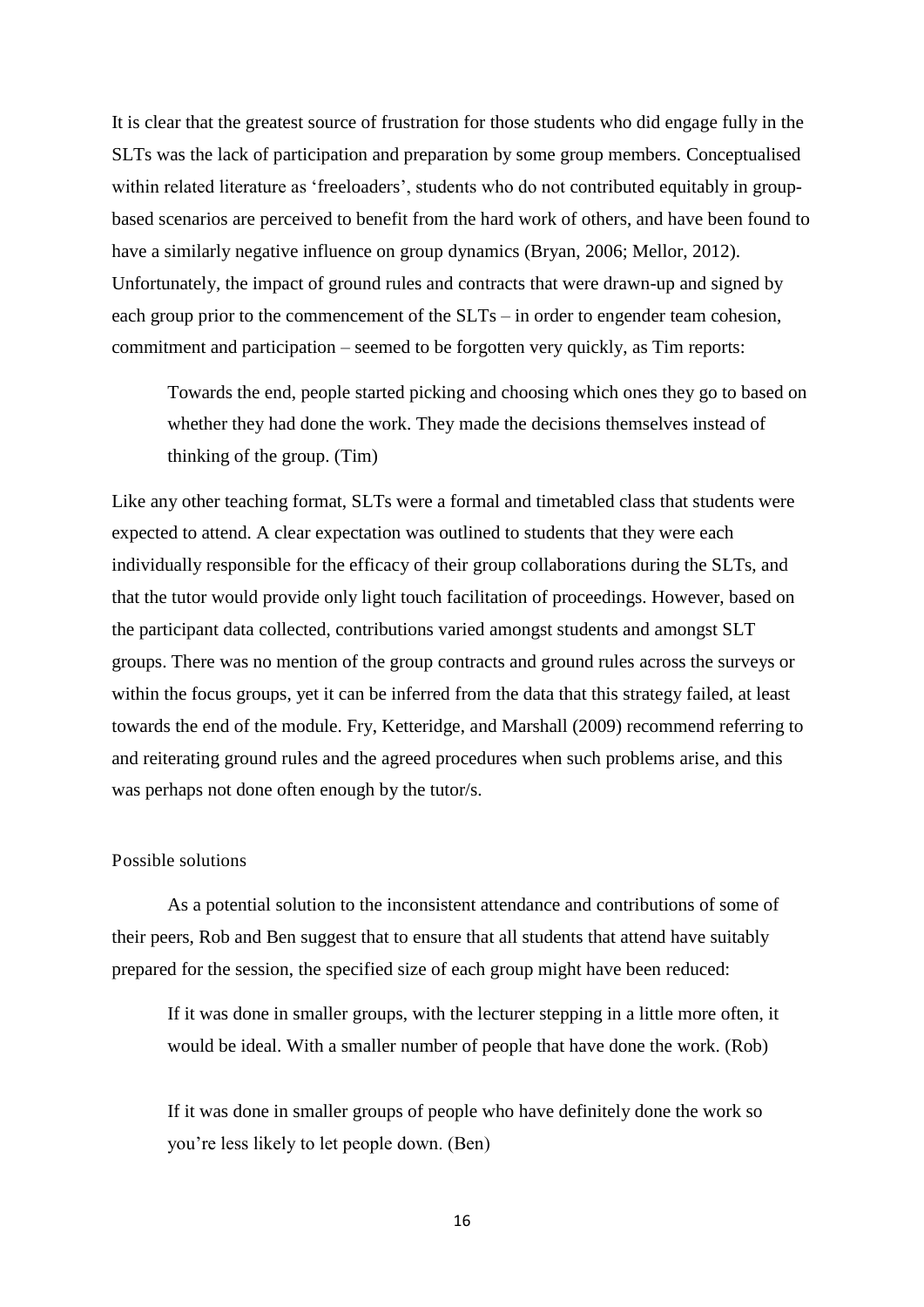In the passages above, Rob and Ben implied that decreasing group size would place greater onus on the group members to prepare, contribute and share evenly. To support such equitable contributions, Davis (1993) recommends that the optimal group size would consist of 3-4 students – any smaller and the burden of assessed group tasks may become overwhelming. Rob also requested that the tutors check on individual groups more often and there was consensus amongst the group that the purpose for doing this would be twofold: as a means of surveillance so that students would be found out if they had not come to the SLT prepared, and second, to check for understanding amongst the group and reinforce the relationship between content and relevance to assessments. To facilitate this, Mellor (2012) advocates that the tutor schedules regular short progress meetings with each group as this would: a) help to mediate any concerns about 'freeloading' and, b) to provide clarification and feedback in relation to students' work as a means of assessing learning, affirming students' ideas and further empowering students to continue to learn autonomously.

One further point that emerged in the open filter question following an 'unsure' response to Q4 of the follow-up survey, was that students would have liked to have the content of the SLTs to be more explicitly linked to the module's assignment tasks with six students citing that they would have liked 'to know that the content feeds into assignments'. Such comments connected with dialogue that occurred in the focus group when students were asked how the SLTs might be improved:

Yeah, to get people doing more, I think there could be something more from it sometimes. So, you can read it, answer the questions and that's sort of it for that paper. If there was some further development on that then you would be forced to read it because you'd need to know what's in the paper. (James)

I think that when you come to do the assignments and stuff, because, when you did it at the time you don't realise how useful it is to your assignments. But, when you do the assignment it all makes sense and it comes together. You remember parts of the readings from what you are doing and it all makes sense, and now obviously it falls into place. But at the time, I don't think people are thinking about the assignment that far in advance. If you can go through it with us more closely so we can get the outcomes. So, we know how every reading helps us with the assignment. (Lucy)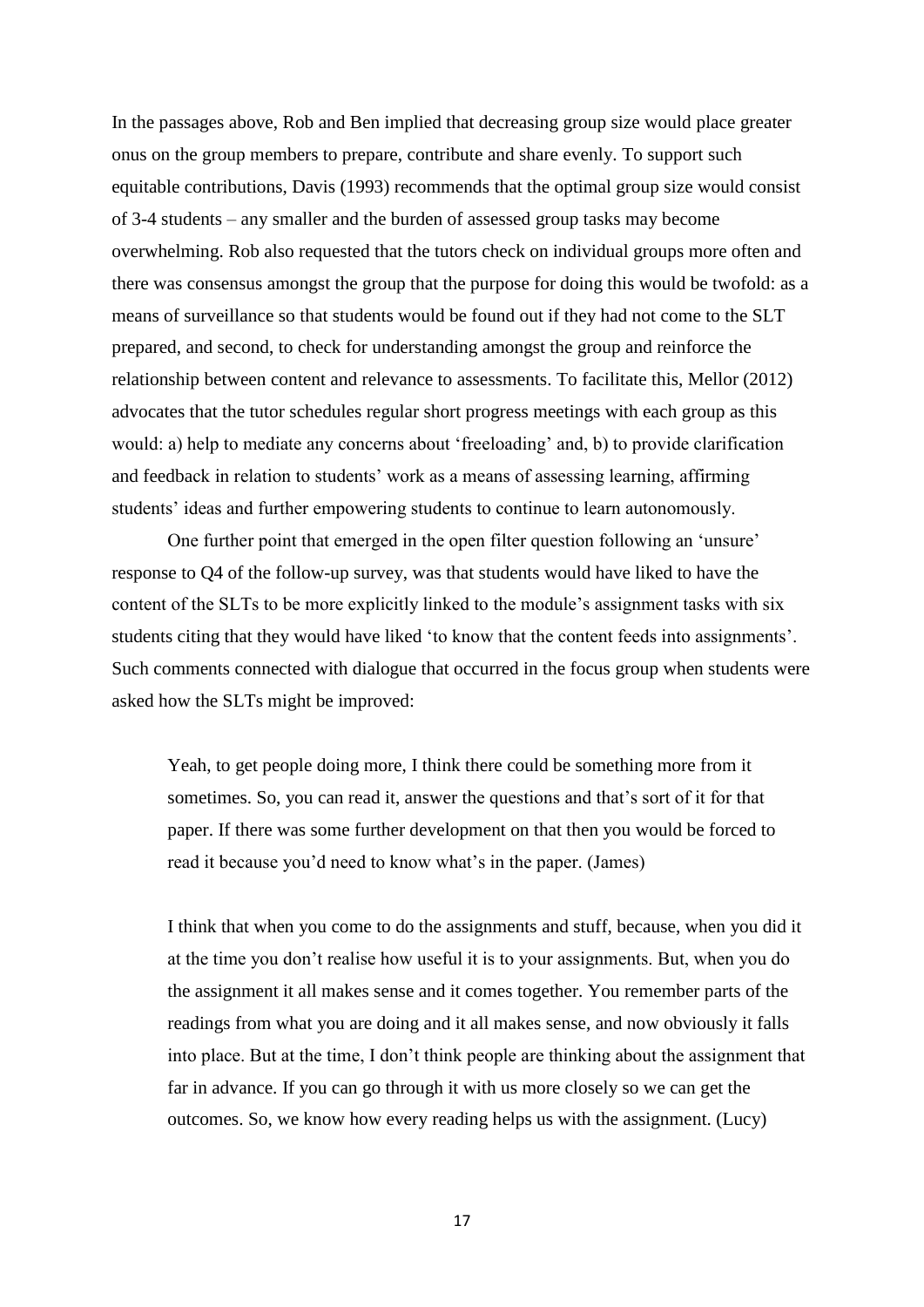James and Lucy highlight that their learning might have been facilitated further if tutors more directly outlined how each reading and SLT might inform assignment/s, intimating that this would help to further incentivise and motivate other students to engage more fully and frequently with the SLTs and preparatory tasks. Tim (below) concurred, adding that the proximity between SLTs and an assignment deadline caused him to focus his studies more keenly on the pre-set readings and SLT questions, and in doing so, this boosted both his comprehension, retention and learning of that material:

I do remember the Nick Rowe article from going through in an SLT, I remember looking at it and it clicked from the stuff that I have done in the student-led tutorial. That was closer to the assignment and I used it a lot in the report, but I might not have necessarily taken as much in in the SLT if I didn't know that I would haven't been working with it so closely for the assignment. (Tim)

As an adaptation of the tutorless-tutorial, the SLTs were designed to promote active learning and in turn, deep learning. Tim's comments encapsulated the mind-set of the focus group participants – which is that they were generally happy with the SLTs and were satisfied with their learning experience, provided that everybody prepared and contributed evenly. However, Tim and Lucy made it very clear that student engagement in SLTs very much remained contingent on their perceived association and relevance with the module assignments. Many of the student respondents in the current research demonstrated a strategic approach to their learning, placing emphasis and their efforts on the 'test' rather than the 'content'. In analysis of James, Lucy and Tim's comments, comparisons can be drawn with the 'learning cycle' that Moog and Spencer (2008) suggest can be elicited in students by the implementation of 'process-oriented guided inquiry learning' activities by tutors. According to Moog and Spencer (2008) such guided active learning strategies engage students first in exploration exercises wherein they attempt to explain or understand new information. Once students have developed a mental framework from which to hang new terms and theory, they are then able to undergo concept invention by attaching novel information to existing mental constructs (Moog & Spencer, 2008). Finally, and armed with new understandings and conceptualisations, student are eager to apply their new knowledge to alternative situations through a process of deductive reasoning (Moog and Spencer, 2008). When mapping James, Lucy and Tim's feedback onto this learning cycle framework, the weakest link would appear to surround the application phase of this process during the SLTs. In order to facilitate this, there would appear to be a number of opportunities available to the tutor. One would simply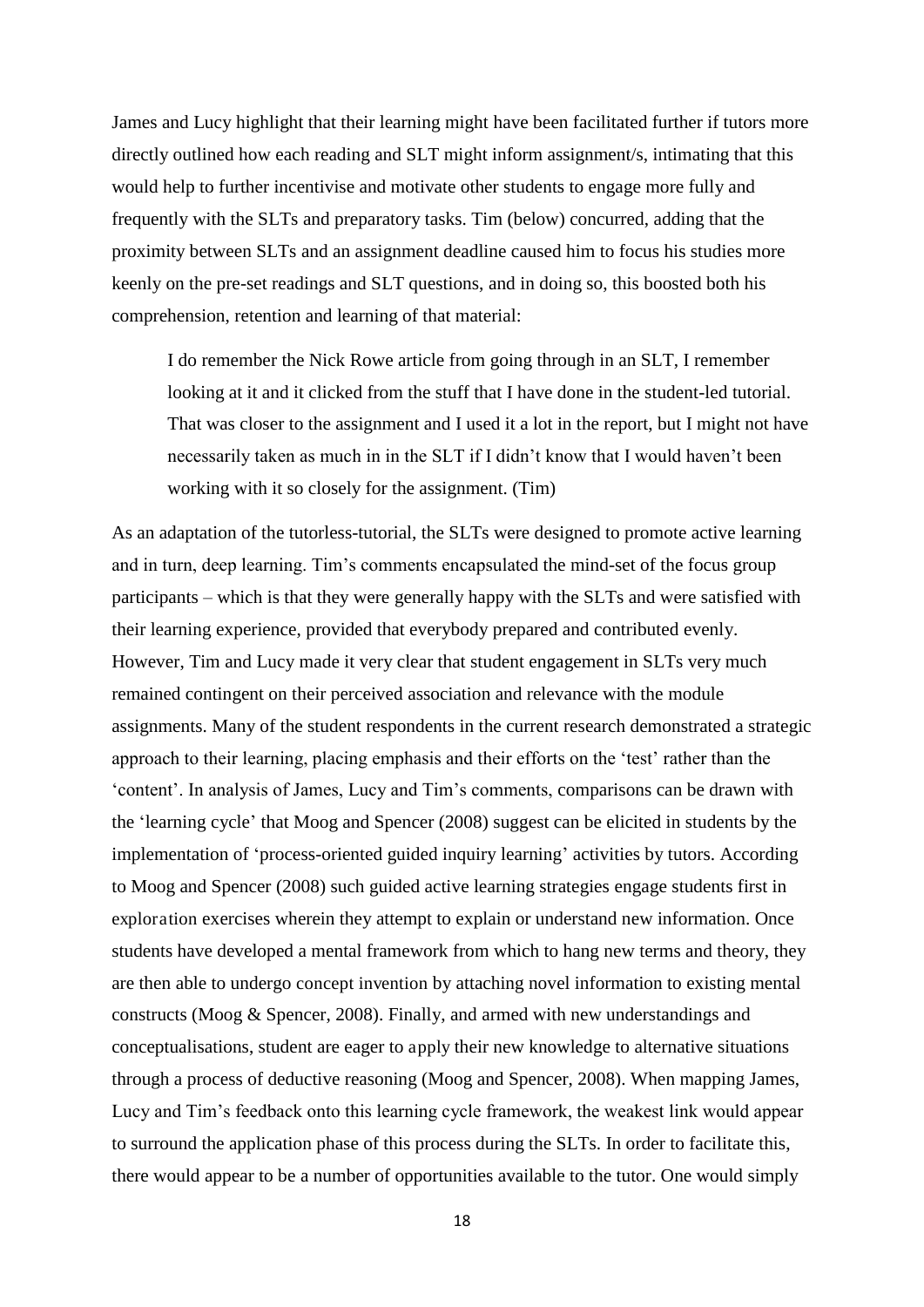to be to more tightly consolidate the links between the content within the readings and the assignment in plenary at the end of the SLT. A further option would be to reduce the number of SLTs and use the remaining sessions to more closely sensitise students to alignment between the readings and the assignment/s. However, perhaps the most potent option would be to slightly shorten the SLT and schedule it directly prior to the follow-up seminar whereby students could more immediately apply what they have learnt from their reading-based tasks. Overall, the findings presented here suggest that the SLT, with some refinements, can temper the narrow focus associated with this learning approach by helping students to internalise and reinforce key concepts and draw stronger associations with their prior reading and group discussions – processes which are akin to deep learning (Fry, Ketteridge, and Marshall 2009).

### **Conclusion**

This intervention was implemented in order to offer a partial solution to a dual teaching problem. First, that undergraduate students, particularly first year students, often demonstrate passive learning tendencies in which they take in and accept the information presented to them by their teachers, and this is said to restrict the quality and depth of their learning (Van Damme 2004; Biggs and Tang 2007). Second, that class sizes in HE are growing, meaning and that the opportunity for quality small group teaching, and in turn the strongest opportunities for active learning, are diminishing due to increasing student to staff ratios (Griffiths 2009). These two issues combine to present a greater challenge to university teaching staff and their ability to ensure accessible and quality learning experiences for all students. To this end, this research aimed to examine whether student-led tutorials – a teaching method adapted from the tutor-less tutorial concept – could provide an effective solution to this problem by offering a platform that could offer a bridge between the more traditional large group lecture and small(er)-group seminar/tutorial.

From the data collected and the findings discussed, the concept of the student-led tutorial (SLT) does offer a mechanism for supporting student learning, yet it is not without its flaws and tensions. Students appeared to grasp the concept of the SLT quickly, understanding that it is a format designed to encourage them to take greater responsibility for their own learning and that the collective engagement and contributions of the group drive the learning that takes place within it. In fact, it is the interactive and interpersonal nature of the SLTs that students perceive as key to their learning within the sessions. With 69% of students who completed the follow-up survey agreeing that SLTs 'supported their learning and understanding' on the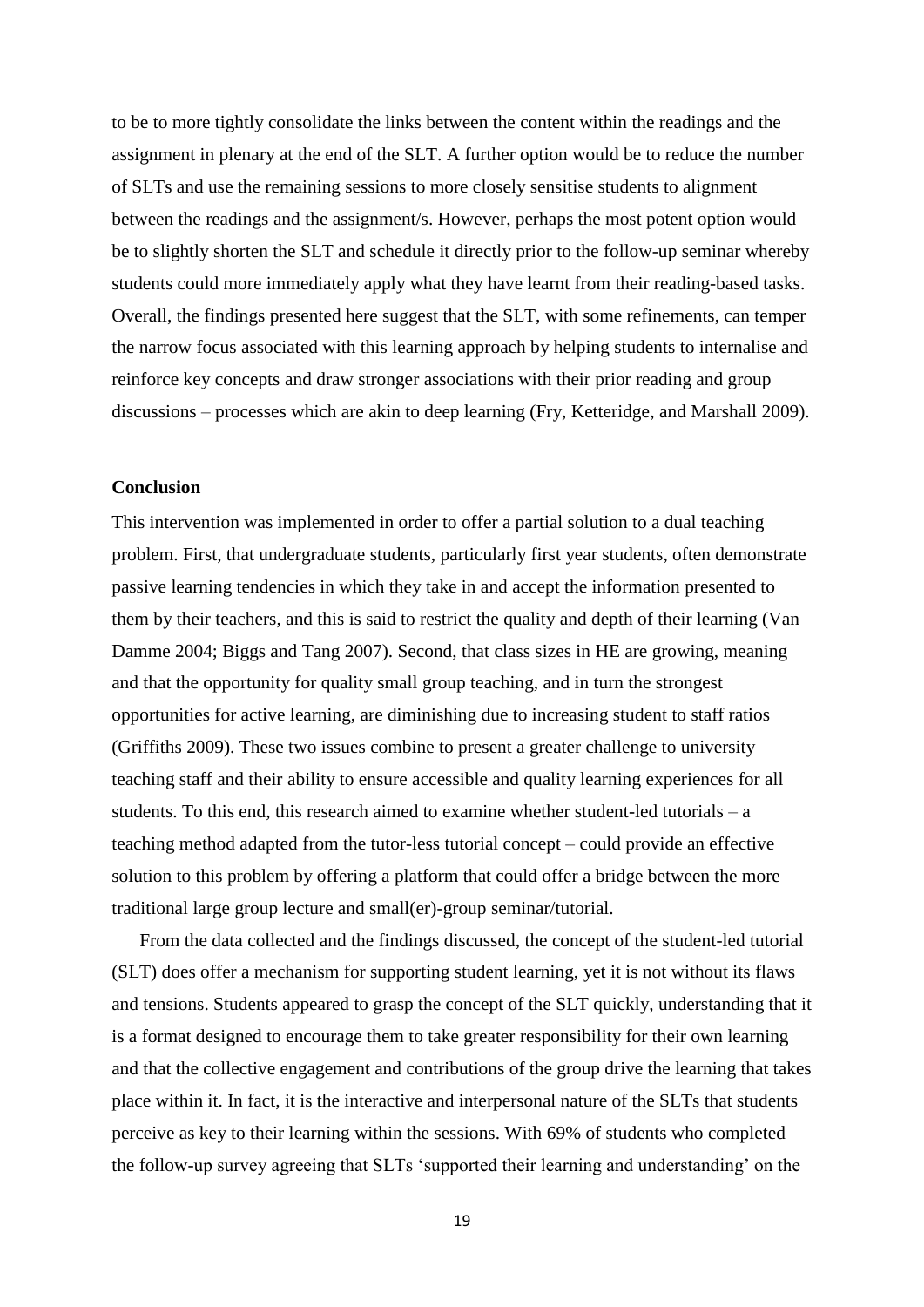module, it is reasonable to suggest it is a teaching method worth developing. However, there are a series of recommendations that can be drawn from the data collected that may help to improve the effectiveness of the SLT platform, these are:

- 1. The group contracts and ground rules appeared to have a lifespan that wore off fairly quickly as a number of students began to 'pick and choose' which SLTs to attend, or some students would not prepare appropriately for the sessions. Instead of placing students in fixed groups from the first session, groups should be formed at the beginning of each new session and based on the level of preparation performed. For example, and depending on numbers, one pool of students might consist of all of those who had completed the readings and questions, a second would have those who have only performed the reading, and a final pool would be made up of those students who had not done either tasks and would have to catch up. Each of these pools would then be allotted to one of three neighbouring and pre-booked classrooms (facilities permitting).
- 2. Many students are strategic in how they approach their studies and therefore they want to see the relevance of their efforts immediately and understand how they feed into their assessments. In this case, running 12 SLTs in a module that spanned the full academic year was perhaps too many. Perhaps half of this number would be nearer an optimal amount as the content and readings are tailored more tightly and explicitly around the assessment topics. In addition, the SLT session might be more impactful if they occur directly prior to a seminar session.
- 3. In connection with point 2, students enjoyed the autonomy and freedom offered in the SLTs and they liked to feed off and debate with their peers, but only to an extent. Students naturally found some topics, readings and questions difficult at times and this often left them and their groups uncertain of whether they had answered or interpreted certain issues appropriately. Even when students were able to comprehend and process content, they were not always as readily capable of connecting it to its place within the module or how it may have factored into their assessments. As Laurillard (2013) states, promoting active and responsible learners is commendable, but it is important that crucial delimitations are made in order to offer students a clear framework in which their efforts fit. Therefore, and in addition to SLT teachers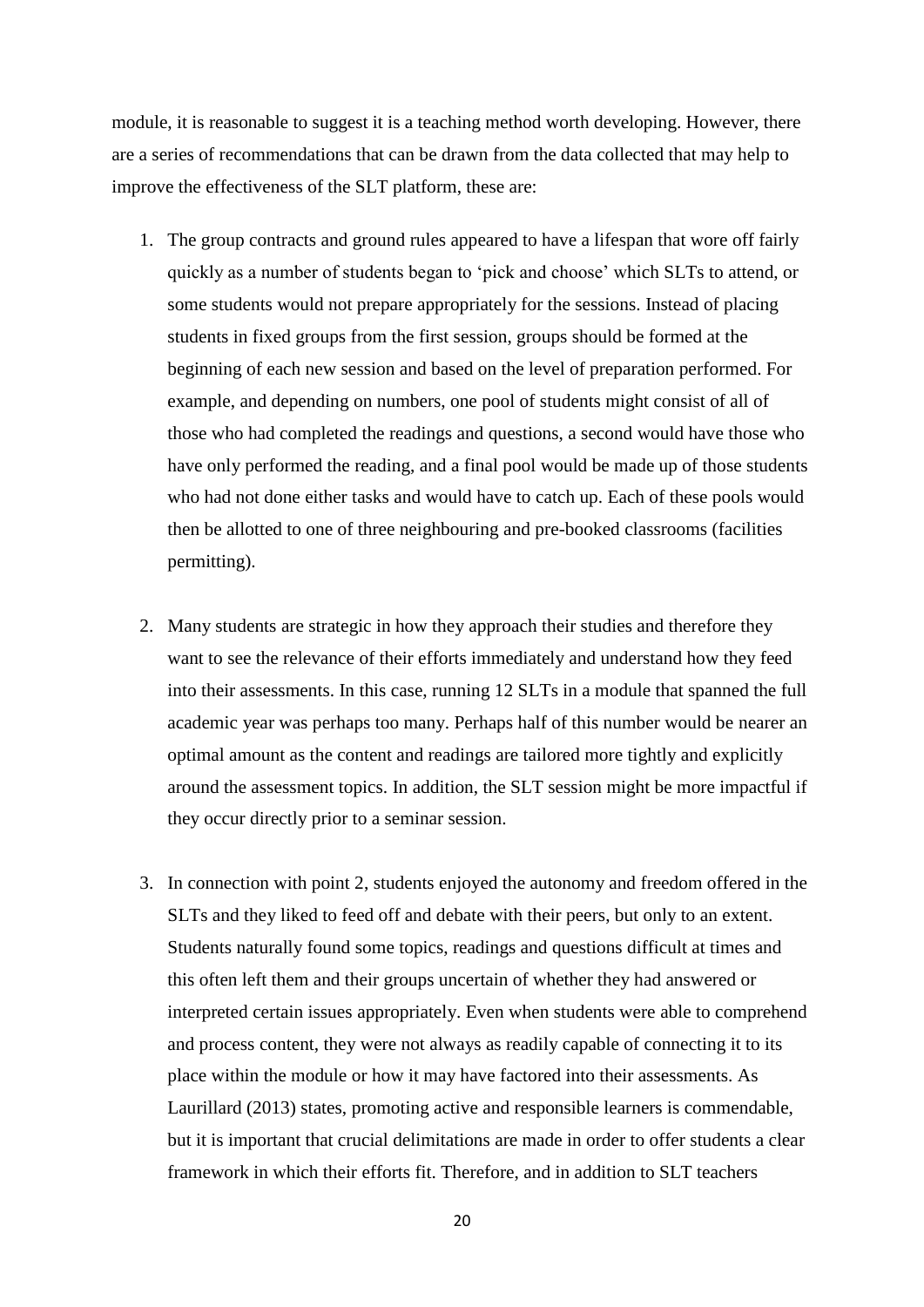introducing and concluding the sessions, and prompting and probing the groups where necessary, there should be one or two further intervals where the entire class feeds back in plenary and the tutor can assess any concerns or issues which may serve to hinder student learning. Tutors may also try to build in to the module brief meeting points with individual SLT groups to assess progress and ensure team cohesion.

To iterate, survey respondents and focus group participants within this study have provided comments to suggest a strategic orientation to their own learning. Strategic learners are systematic and carefully select material that will deliver the desired grade in their assessment – they are capable of selecting both surface and deep approaches depending on the task (Biggs 1987). Therefore, this article posits that to assist strategic learners to perform well, or to 'trick' surface learners into a deeper level of learning than they are accustomed to, 'tutorless' platforms such as SLTs provide a combination of tasks and peer interaction which initiates an unavoidable form of active learning that is crucial to the development and understanding of the student.

In reflection of the research process and design, the study would likely have benefitted from a greater number of focus groups in order to ensure theoretical saturation. For future research on this or related interventions, between three and five focus groups would appropriate as David and Sutton (2011) state that no further original themes are likely to emerge from discussions as saturation is likely to have occurred. To further enhance this mixed methods approach, future research designs could request that students complete an Academic Self-efficacy Scale and a Locus of Control of Behaviour Scale during baseline and follow-up data collection points (Sagone and De Caroli, 2014). This would allow the researcher to: a) discern changes in students' belief in their own capabilities to organise and execute learning directed actions to bring about desired attainment, and b) gauge perceptual shifts in relation to whether the outcomes of student actions are chiefly attributed to the personal control of their study habits, or that such accountability rests with external factors such as tutor and peer input (Sagone and De Caroli, 2014). A limitation of such measures however, would be the ability to attribute causality to the SLT platform, when this method only forms one component of one module, within a suite of taught modules. Findings from focus groups would, of course, enable cross-checking and further analysis of such data.

Moreover, both the questionnaire and the focus group interview schedule were principally developed around the 'mechanism' of the SLT format and how this novel teaching structure impacted the students. Unfortunately, the role and influence of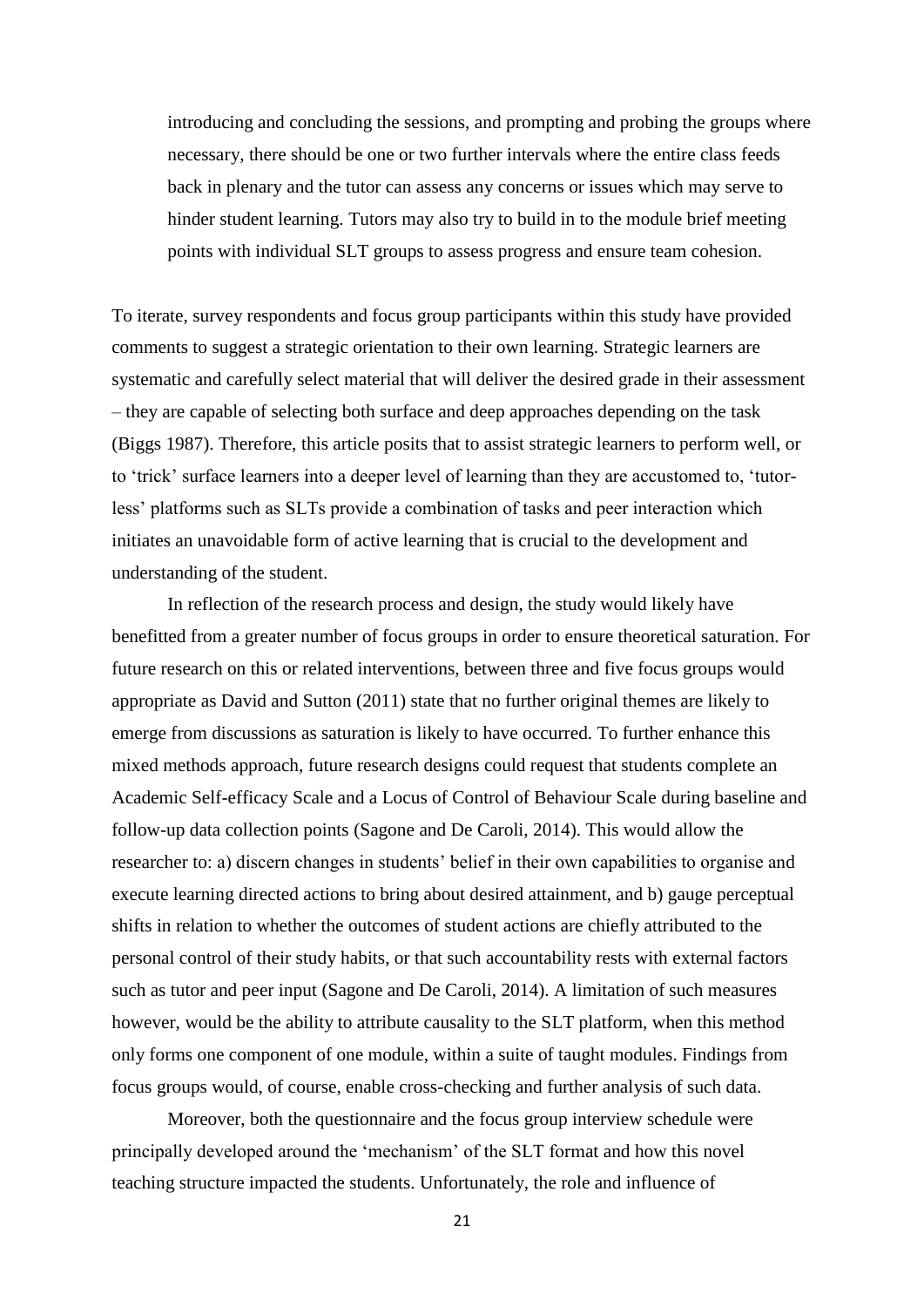'supporting' personnel, such as staff and student prefects, was not explicitly covered in the question sets provided within these methods of data capture – this was an oversight on the researcher's part. Although, anecdotally, both the first year student learners and the prefects had positive experiences of and with each other, in hindsight it would have been fruitful to formally document such perspectives within the research design. To gather such information, a line of discussion that would have been insightful to instigate in focus groups would be around the role and impact of the student prefects that assisted the SLTs in the early stages of the module, and how their planned discontinuation after four weeks affected learners' experience and retention. What is more, it would have been constructive to have gathered the views of the student prefects to explore their experiences of supporting the SLTs, what they understood their role to be, and how they perceived the first year students to engage with this form of teaching apparatus. By ascertaining this alternative perspective from the student prefects would have likely yielded a powerful feedback and feedforward mechanism to the module leader to develop the SLT concept further. Triangulating this richer suite of data capture methods alongside the plotting of student attendance against that of the prefects, may have also proved informative as to the efficacy of their input into the SLTs. Unfortunately, due to dissertation, exam and student placements in their final year of study, the prefects were largely unavailable at the point of qualitative data collection. Bolstering such a mixedmethods approach in this fashion would present an exciting avenue to further investigation.

Lastly, it would have been useful to have arranged interviews or a focus group involving the tutors that were present in the SLTs. The researcher consistently led SLT group A, however SLT group B was supported by two different tutors who alternated from week to week. Tutor accounts of the interventions that they had to carry out to assist and guide students, how they felt about the student prefects effectively sharing their role, and how they experienced a more 'hands off' approach to teaching would have presented rich data. There is certainly potential here for a follow-up investigation.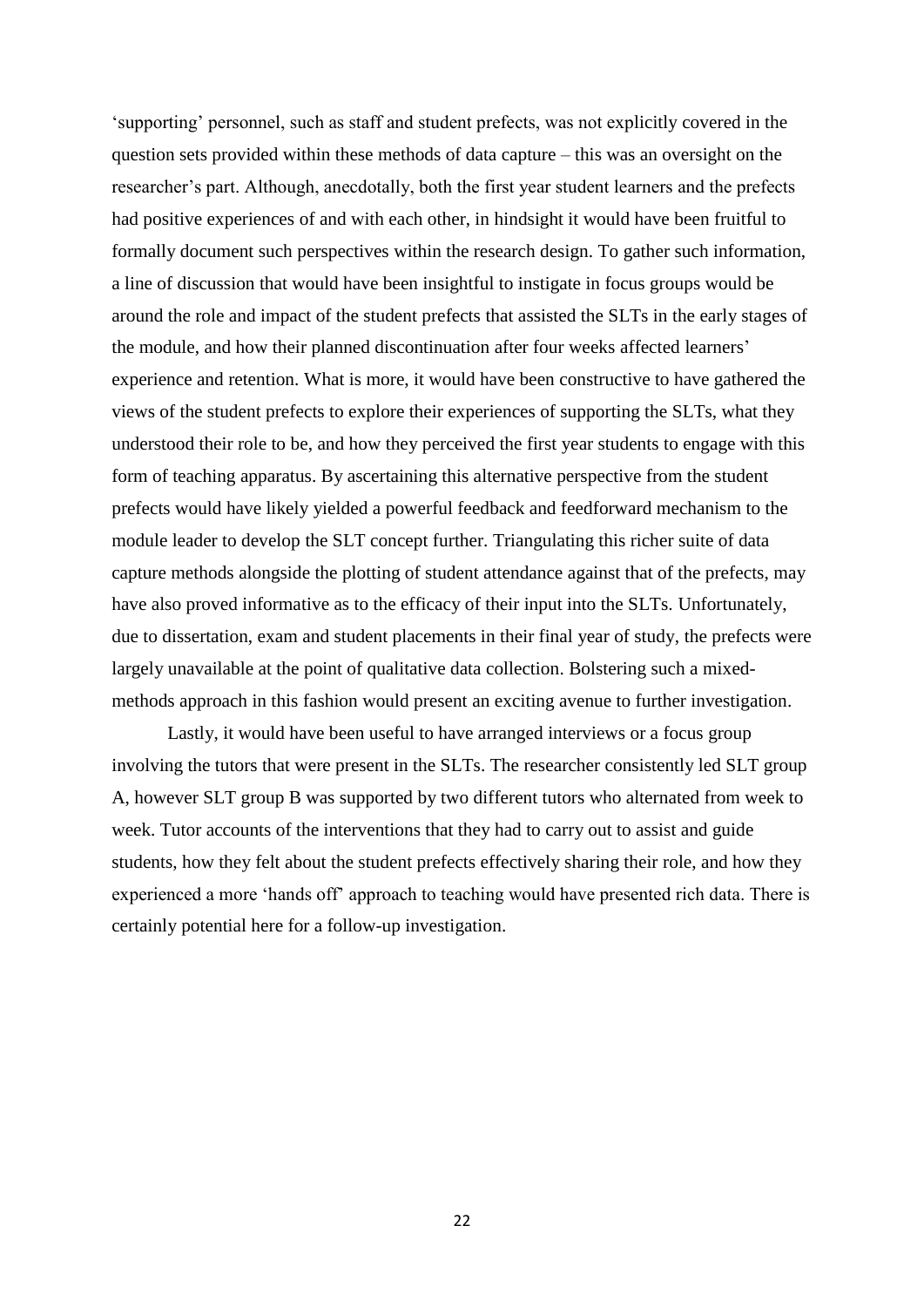## **References**

Bennett, R. 2003. Determinants of Undergraduate Student Drop Out Rates in a University Business Studies Department. Journal of Further and Higher Education, 27: 123-141.

Biggs, J. 1987. Student Approaches to Learning and Studying. Melbourne: Australian Council for Educational Research.

Biggs, J. B. 1996. Enhancing teaching through constructive alignment. Higher Education, 32: 347–364.

Biggs, J. B. 2003. Teaching for quality learning at university.  $2<sup>nd</sup>$  Ed. Buckingham: Open University Press/Society for Research into Higher Education.

Biggs, J. B. & Tang, C. 2007. Teaching for Quality Learning at University: What the Student Does. 3<sup>rd</sup> ed. Maidenhead: McGraw Hill Publishing.

Boud, D., Cohen, R. and Sampson, J. 1999. Peer Learning and Assessment. Assessment in Higher Education Research, 24: 413-26.

Bryan, C. 2006. Developing group learning through assessment. IN: Bryan, C. and Clegg, K. Eds. Innovative Assessment in Higher Education. London: Routledge.

Bryman, A. 2012. Social Research Methods. 3<sup>rd</sup> ed. Oxford: Oxford University Press.

Butcher, C., Davies, C. and Highton, M. 2006. Designing Learning: From Module Outline to Effective Teaching. London: Routledge.

Chesterman, S. and Rhoden, C. 2005. Studying Law at Uni. 2nd ed. Sydney: Allen and Unwin.

Cuseo, J. 2007. The Empirical Case Against Large Class Size: Adverse Effects on the Teaching, Learning, and Retention of First-Year Students. The Journal of Faculty Development, 1 (17) 5-21.

D'Andrea, V. and Gosling, D. 2005. Improving teaching and learning: a whole institution approach. Maidenhead: Open University Press.

David, M. and Sutton, C. 2011. Social Research: In introduction. 2<sup>nd</sup> ed. London: Sage.

Davis, B. D. 1993. Collaborative learning: Group work and study teams. Tools for teaching. Jossey-Bass, San Francisco.

Dennick, R. G. and Exley, K. 1998. Teaching and Learning in Groups and Teams. Biochemical Education, 26: 111-115.

Evans, D.J.R. and Cuffe, T. 2009. Near-Peer Teaching in Anatomy: An Approach for Deeper Learning. Anatomical Sciences Education, 2: 227-33.

Exley, K. and Dennick, R. G. 2004. Small Group Teaching: Tutorials, Seminars and Beyond. London: Routledge Falmer.

Fonteijn, H. 2015. Making Students Responsible for Their Learning – Empowering Learners to Build Shared Mental Models. IN: Dailey-Herbert, A. and Dennis, K. S. Eds. Transformative Perspectives and Processes in Higher Education. London: Springer.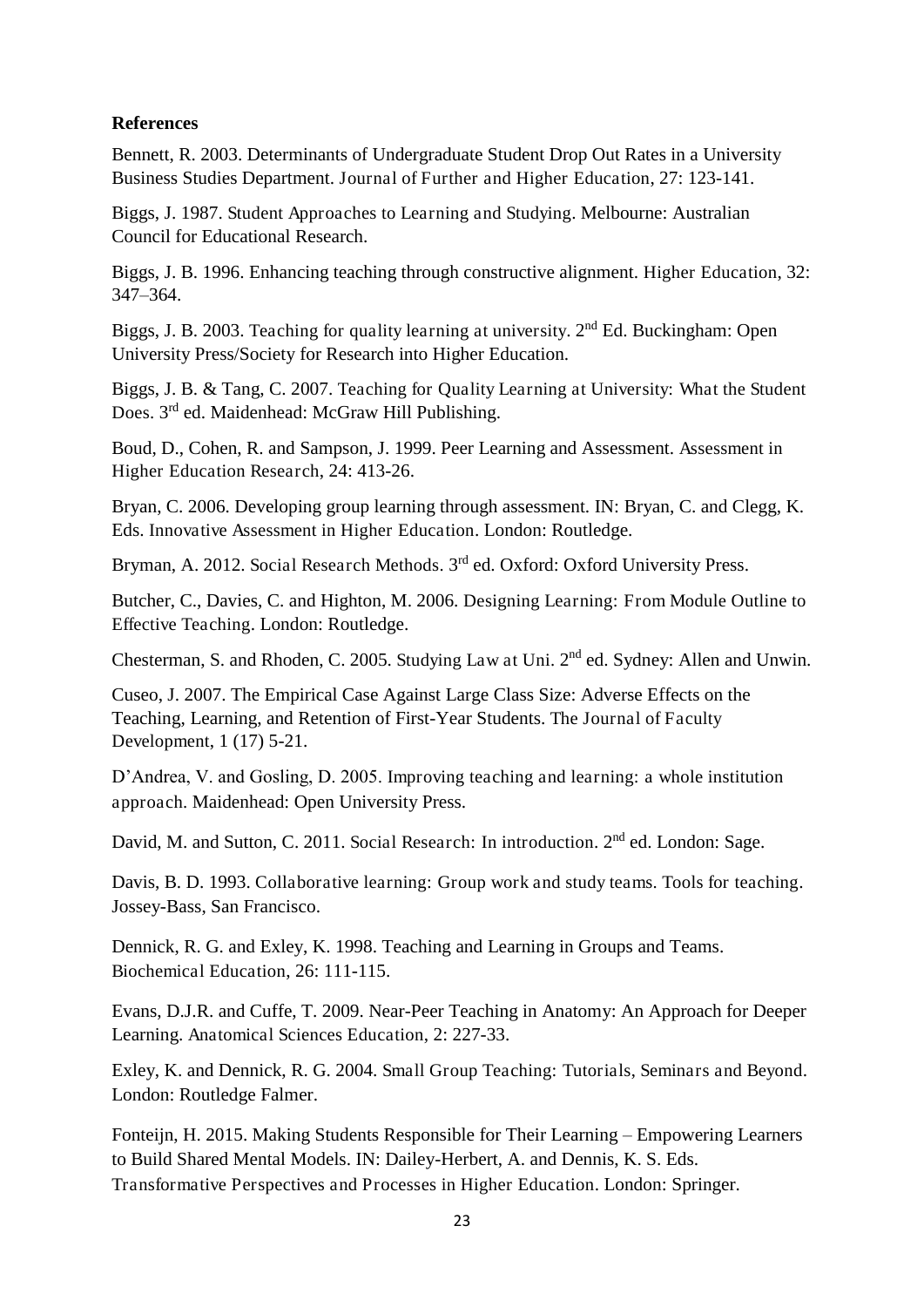Frey, J. H. and Fontana, A. 1993. The Group Interview in Social Research. IN: Morgan, D. L. ed. Successful Focus Groups. Newbury Park: Sage.

Fry, H., Ketteridge, S. and Marshall, S. 2009. A Handbook for Teaching and Learning in Higher Education: Enhancing Academic Practice. 3rd ed. London: Routledge.

Fulton, K. 2012. Upside Down and Inside Out: Flip Your Classroom to Improve Student Learning. Learning & Leading with Technology. Accessed 11 August 2016. <http://files.eric.ed.gov/fulltext/EJ982840.pdf>

Giannakis, M. and Bullivant, N. 2015. The massification of higher education in the UK: Aspects of service quality. Journal of Further and Higher Education.

Gratton, C. and Jones, I. 2004. Research Methods for Sport Studies. London: Routledge.

Griffiths, S. 2009. Teaching and Learning in Small Groups. IN: Fry, H., Ketteridge, S. and Marshall, S. Eds. A Handbook for Teaching and Learning in Higher Education: Enhancing Academic Practice. 3rd ed. London: Routledge

Hayashi, S., Tsunekawa, K., Inoue, C. and Fukuzawa, Y. 2013. Comparison of Tutored Group with Tutorless Group in Problem-Based Mixed Learning Sessions: A Randomized Cross-matched study. BMC Medical Education, 13: 158.

Hornsby, D. J. and Osman, R. 2014. Massification in higher education: large classes and student learning. Higher Education, 67 (6): 711-719.

Jones, H., Black, B., Green, J., Langton, P., Rutherford, S., Scott, J. and Brown, S. 2015. Indications of Knowledge Retention in the Transition to Higher Education. Journal of Biological Education, 49 (3): 261-273.

Kokkelenberg, E. C., Dillon, M. and Christy, S. M. 2008.The Effects of Class Size on Student Grades at a Public University. Economics of Education Review, 27 (2): 221-233.

Kreuger, R. 1998. Involving Community Members in Focus Groups. London: Sage.

Laurillard, D. 2013. Rethinking University Teaching: A Conversational Framework for the Use of Learning Technologies. 2<sup>nd</sup> ed. London: RoutledgeFalmer.

Light, R. J. 2001. Making the Most of College: Students Speak Their Minds. Cambridge, Mass.: Harvard University Press.

Lublin, J. 2003. Generic Objectives and Transferable Skills. Dublin: Centre for Teaching and Learning, University College Dublin.

Joffe, H. and Yardley, L. 2004. Content and Thematic Analysis. IN: Marks, D. F. & Yardley, L. Eds. Research Methods for Clinical and Health Psychology. London: Sage.

Mathieson, S. 2015. Student Learning. IN: Fry, H., Ketteridge, S. & Marshall, S. (Eds.) A Handbook for Teaching & Learning in Higher Education: Enhancing Academic Practice. 4<sup>th</sup> Ed. London: Routledge.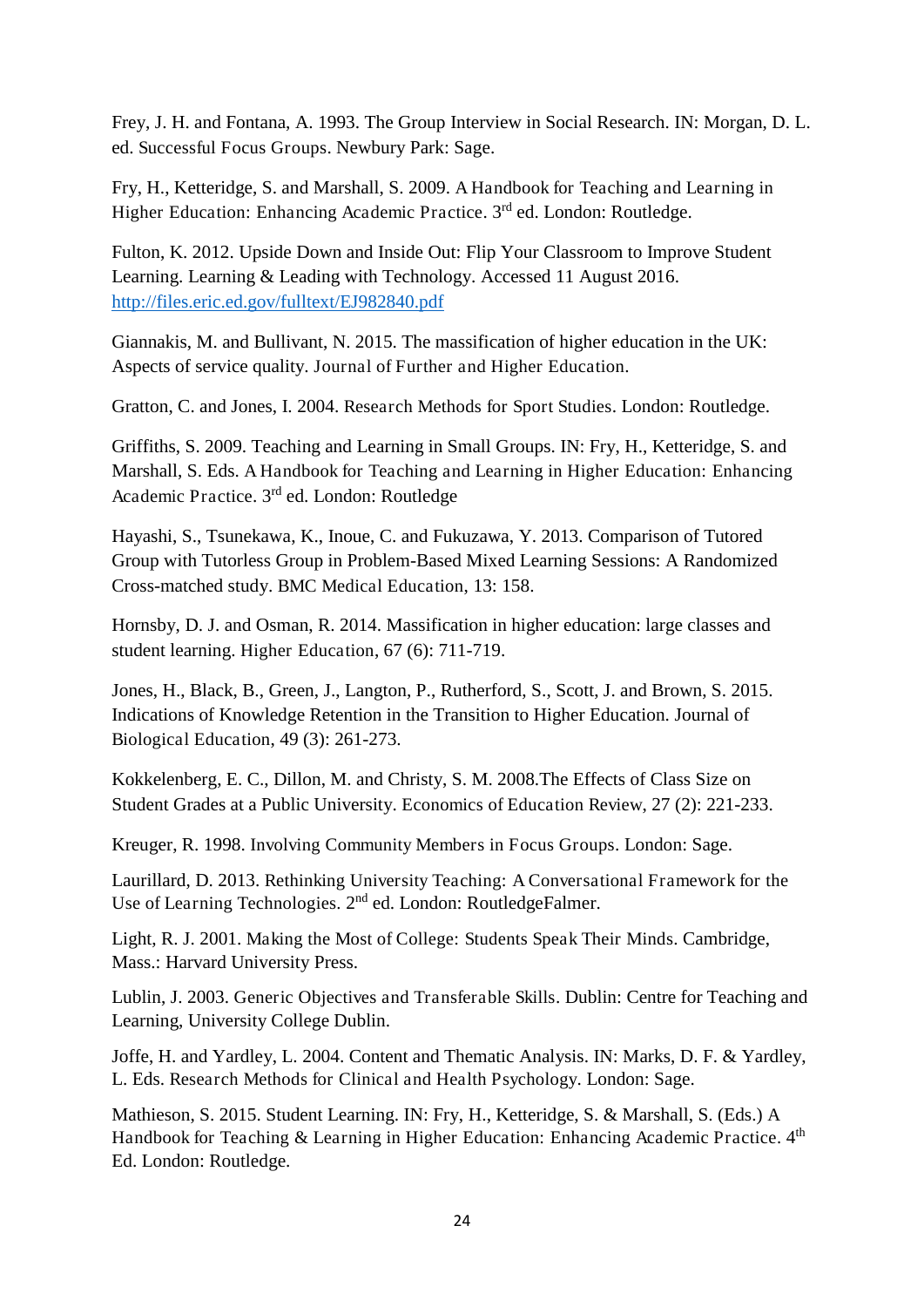McKenna, L. & French, J. 2011. A Step Ahead: Teaching Undergraduate Students to be Peer Teachers. Nurse Education in Practice, 11: 141-45.

Mellor, T. 2012. Group work assessment: some key considerations in developing good practice. Planet, 25 (1): 16-20.

Meyer, J. and Land, R. 2006. Overcoming Barriers to Student Understanding: Threshold Concepts and Troublesome Knowledge. London: Routledge.

Meyer, J. H. F., Land, R. and Baillie, C. 2010. Threshold Concepts and Transformational Learning. Rotterdam: Sense Publishers.

Mills, D. and Alexander, P. 2013. Small Group Teaching: A Toolkit for Learning. York: The Higher Education Academy.

Moog, R. S. and Spencer, J. N. 2008. Process Oriented Guided Inquiry Learning (POGIL). Washington, DC: American Chemical Society.

Morgan, D. L. and Kruger, R. A. 1998. The Focus Group Kit. Vol. 6. Thousand Oaks, CA: Sage.

Hénard, H. and Rosevare, D. 2012. Fostering Quality Teaching in Higher Education: Policies and Practices. Paris: Institutional Management in Higher Education.

Newman, A. 1993. The New Toronto Medical Curriculum. Biochemical Education, 21 (4): 170-179.

Nichols, G. and Ojala, E. 2009. Understanding the Management of Sports Events Volunteers Through Psychological Contract Theory, Voluntas. 20: 369-387.

Norman, G. R. and Schmidt, H. G. 1992. The Psychological Basis of Problem-based Learning: A Review of the Evidence. Academic Medicine. 67 (9): 557-565.

Patterson, M., Carron, A. and Loughead, T. 2005. The Influence of Team Norms on the Cohesion-Self-Reported Performance Relationship: A multi-Level Analysis. Psychology of Sport and Exercise, 6: 479- 493.

Pears, N. 2007. Experience with Tutor-Less Tutorials. Journal of Geography in Higher Education, 5 (1): 102-103.

Ralston, R., Downward, P. and Lumsdon, L. 2004. The expectations of volunteers prior to the XVII Commonwealth Games, 2002: a qualitative study. Event Management, 6: 155-165.

Rhoden, C. and Tursky Gordon, C. 2000. Studying Engineering at University. Sydney: Allen and Unwin.

Roberts, K. 2012. Sociology: An Introduction. Cheltenham: Edwin Elgar Publishing.

Sagone, E. and De Caroli, M. E. 2014. Locus of control and academic self-efficacy in university students: the effects of Self-concepts. Procedia - Social and Behavioral Sciences, 114: 222-228.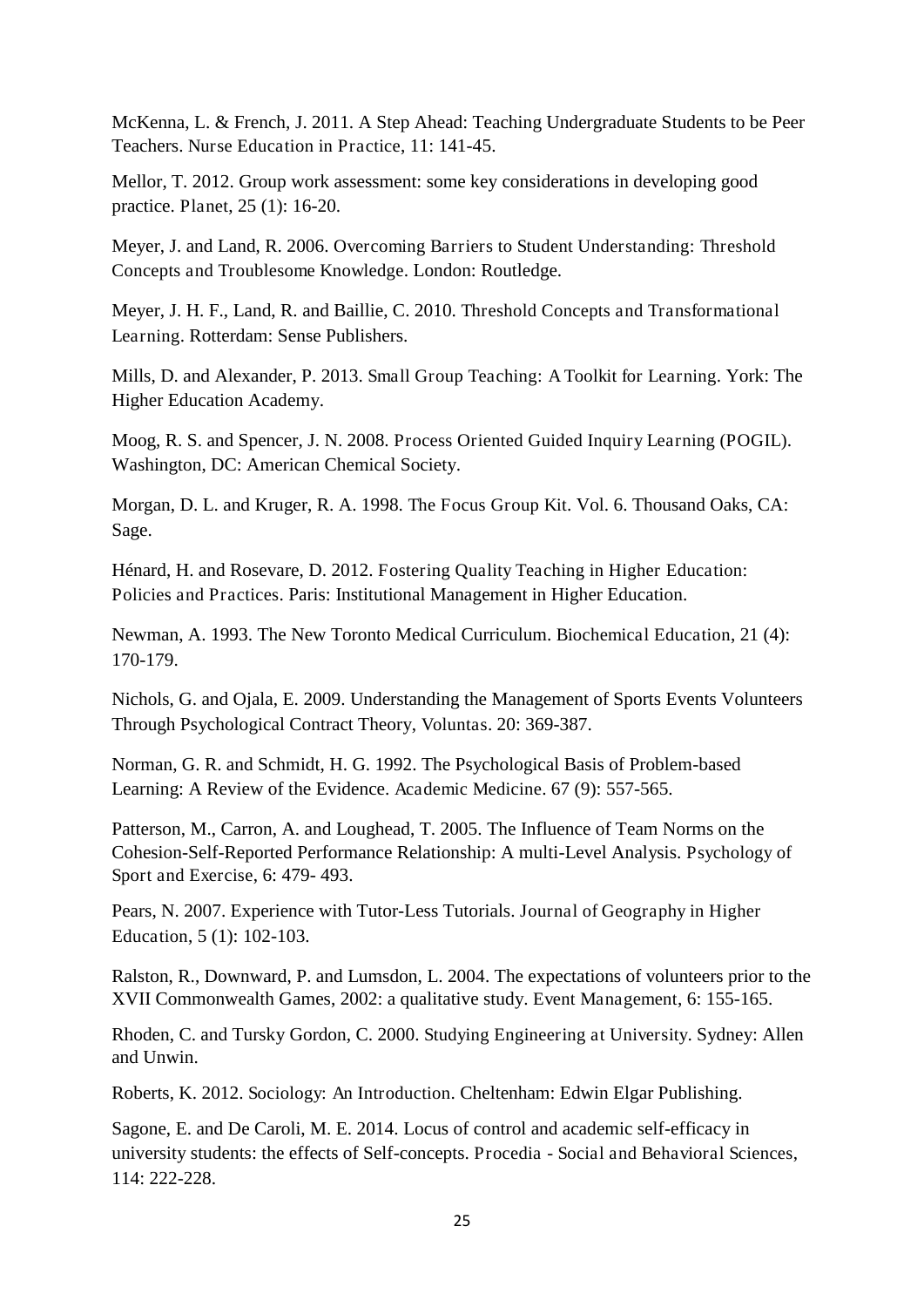Schmidt, H. K., Loyens, S. M. M., Van Gog, T. & Pass, F. 2007. Problem-Based Learning is Compatible with Human Cognitive Architecture: Commentary on Kirscner, Sweller, and Clark (2006). Educational Psychologist. 42 (2): 91-97.

Scott, P. 2005. "Mass Higher Education – Ten Years on." Perspectives: Policy and Practice in Higher Education, 9 (3): 68–73.

Sweet, M. and Michaelsen, L. 2012. Team-Based Learning in the Social Sciences and Humanities: Group Work that Works to Generate Critical Thinking and Engagement. Sterling, VA: Stylus Publishing.

Towle, A. and Breda, K. 2014. Teaching the Millennial Nursing Student: Using a "Flipping the Classroom" Model. Nursing and Health, 2 (6): 107-114.

Van Damme, M. P. 2004. Tutorless Tutorials. LTSN Bioscience Bulletin. Summer, Bulletin 12. Accessed 11 August 2016. [www.bioscience.heacademy.ac.uk/ftp/newsletters/ltsn12.pdf](http://www.bioscience.heacademy.ac.uk/ftp/newsletters/ltsn12.pdf)

Veal, A. J. and Darcy, S. 2014. Sport Studies and Sport Management: A Practical Guide. London: Routledge.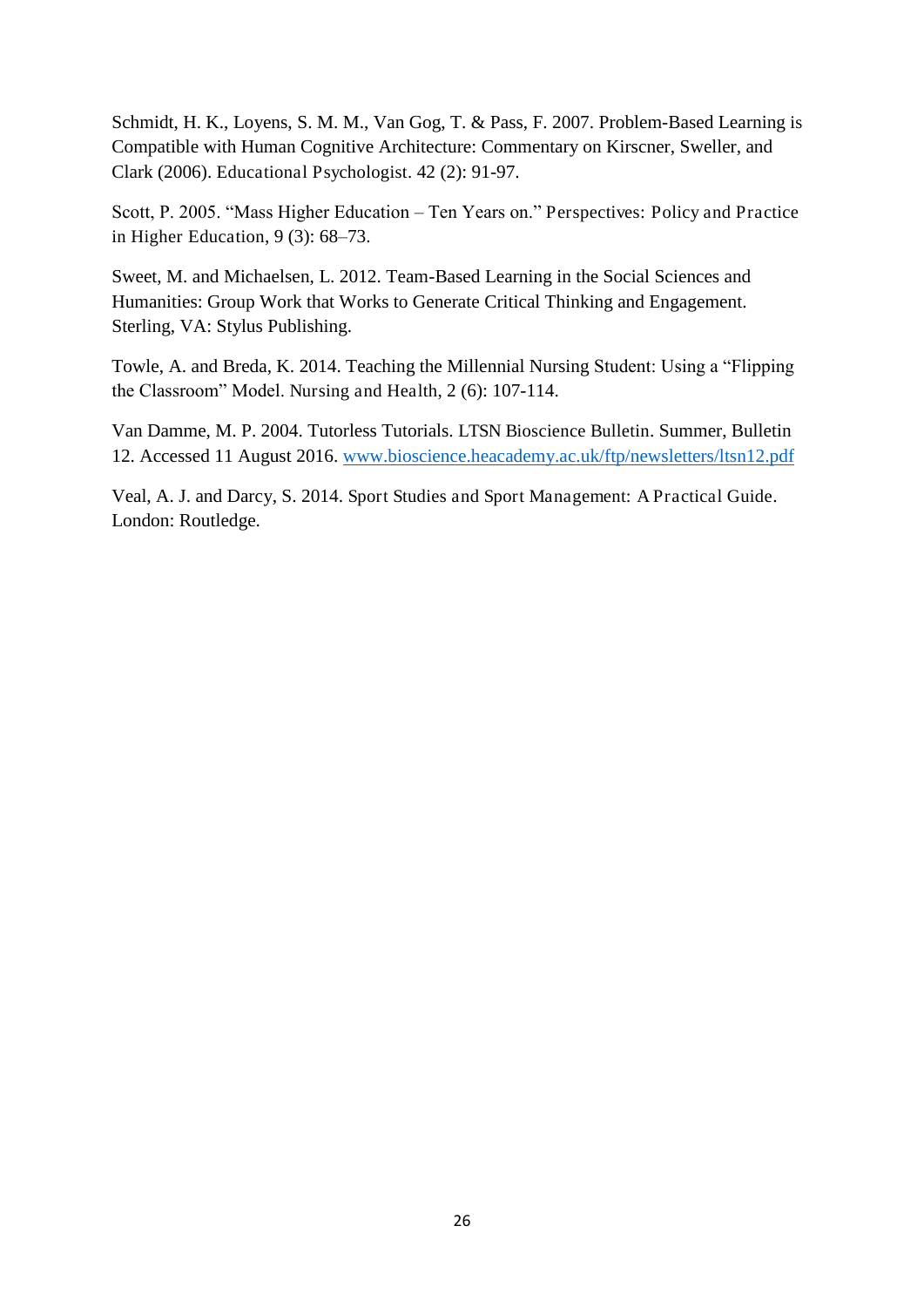



Figure 1(a). Baseline Wordle – question 1 Figure 1(b). Follow-up Wordle – question 1



Figure 2. Students' perceived efficacy of SLTs: baseline and follow-up data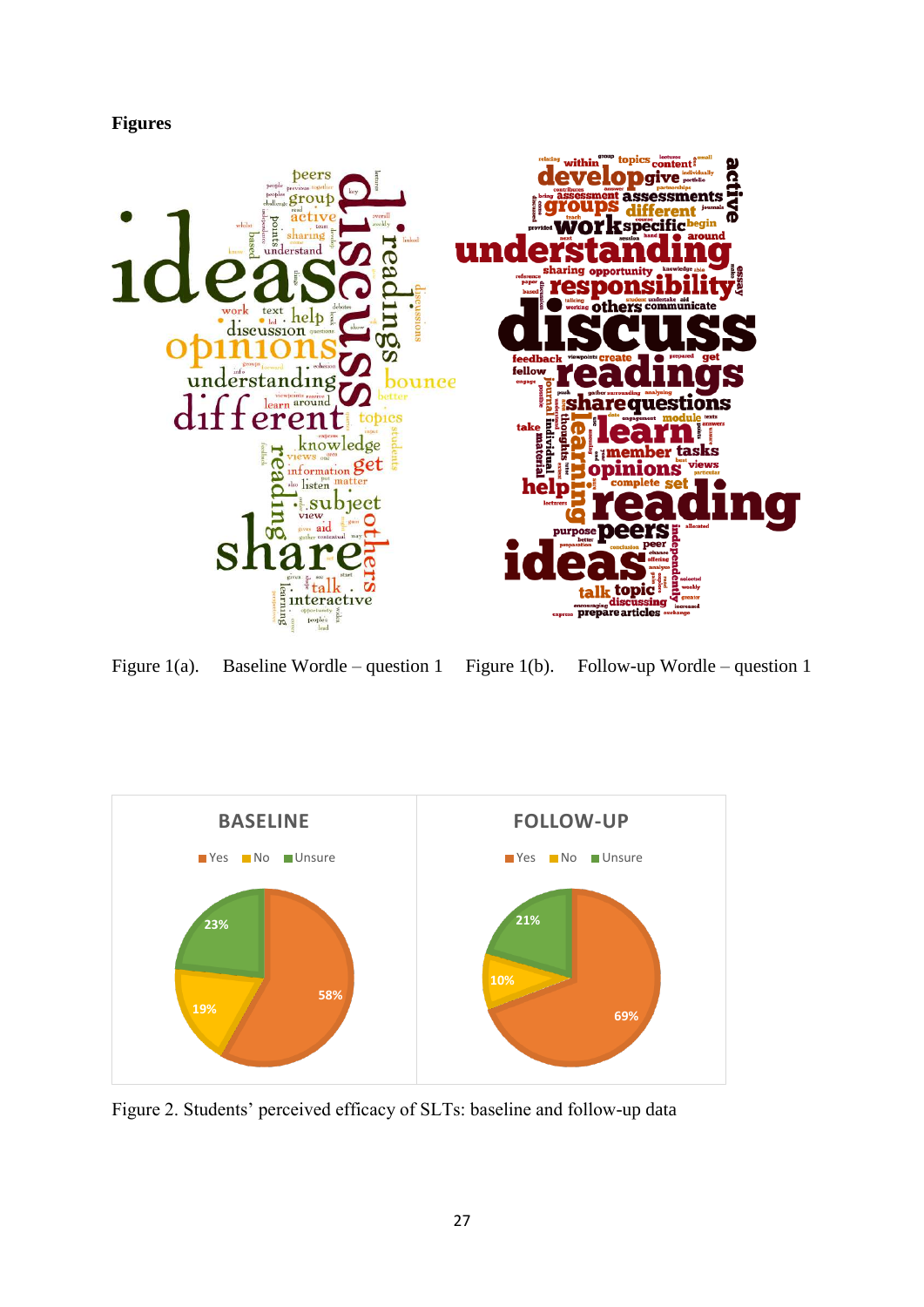**Appendix 1. SLT Survey Template** 

# **Student-Led Tutorial Survey**

\_\_\_\_\_\_\_\_\_\_\_\_\_\_\_\_\_\_\_\_\_\_\_\_\_\_\_\_\_\_\_\_\_\_\_\_\_\_\_\_\_\_\_\_\_\_\_\_\_\_\_\_\_\_\_\_\_\_\_\_\_\_\_\_\_\_\_\_\_\_\_\_\_\_\_ \_\_\_\_\_\_\_\_\_\_\_\_\_\_\_\_\_\_\_\_\_\_\_\_\_\_\_\_\_\_\_\_\_\_\_\_\_\_\_\_\_\_\_\_\_\_\_\_\_\_\_\_\_\_\_\_\_\_\_\_\_\_\_\_\_\_\_\_\_\_\_\_\_\_\_ \_\_\_\_\_\_\_\_\_\_\_\_\_\_\_\_\_\_\_\_\_\_\_\_\_\_\_\_\_\_\_\_\_\_\_\_\_\_\_\_\_\_\_\_\_\_\_\_\_\_\_\_\_\_\_\_\_\_\_\_\_\_\_\_\_\_\_\_\_\_\_\_\_\_\_

\_\_\_\_\_\_\_\_\_\_\_\_\_\_\_\_\_\_\_\_\_\_\_\_\_\_\_\_\_\_\_\_\_\_\_\_\_\_\_\_\_\_\_\_\_\_\_\_\_\_\_\_\_\_\_\_\_\_\_\_\_\_\_\_\_\_\_\_\_\_\_\_\_\_\_ \_\_\_\_\_\_\_\_\_\_\_\_\_\_\_\_\_\_\_\_\_\_\_\_\_\_\_\_\_\_\_\_\_\_\_\_\_\_\_\_\_\_\_\_\_\_\_\_\_\_\_\_\_\_\_\_\_\_\_\_\_\_\_\_\_\_\_\_\_\_\_\_\_\_\_ \_\_\_\_\_\_\_\_\_\_\_\_\_\_\_\_\_\_\_\_\_\_\_\_\_\_\_\_\_\_\_\_\_\_\_\_\_\_\_\_\_\_\_\_\_\_\_\_\_\_\_\_\_\_\_\_\_\_\_\_\_\_\_\_\_\_\_\_\_\_\_\_\_\_\_

\_\_\_\_\_\_\_\_\_\_\_\_\_\_\_\_\_\_\_\_\_\_\_\_\_\_\_\_\_\_\_\_\_\_\_\_\_\_\_\_\_\_\_\_\_\_\_\_\_\_\_\_\_\_\_\_\_\_\_\_\_\_\_\_\_\_\_\_\_\_\_\_\_\_\_ \_\_\_\_\_\_\_\_\_\_\_\_\_\_\_\_\_\_\_\_\_\_\_\_\_\_\_\_\_\_\_\_\_\_\_\_\_\_\_\_\_\_\_\_\_\_\_\_\_\_\_\_\_\_\_\_\_\_\_\_\_\_\_\_\_\_\_\_\_\_\_\_\_\_\_ \_\_\_\_\_\_\_\_\_\_\_\_\_\_\_\_\_\_\_\_\_\_\_\_\_\_\_\_\_\_\_\_\_\_\_\_\_\_\_\_\_\_\_\_\_\_\_\_\_\_\_\_\_\_\_\_\_\_\_\_\_\_\_\_\_\_\_\_\_\_\_\_\_\_\_

**Date:** 

Q1. What do you understand the purpose of the Student-Led Tutorial to be?

Q2. What do you understand your roles and responsibilities to be in the Student-Led Tutorial?

Q3. How would you compare Student-Led Tutorials to other learning formats such as lectures and seminars?

Q4. Do you feel that the Student-Led Tutorials have supported your learning and understanding of the weekly module content? (Circle answer)

**YES** NO Unsure

Please briefly explain your answer:

Survey continues overleaf…

\_\_\_\_\_\_\_\_\_\_\_\_\_\_\_\_\_\_\_\_\_\_\_\_\_\_\_\_\_\_\_\_\_\_\_\_\_\_\_\_\_\_\_\_\_\_\_\_\_\_\_\_\_\_\_\_\_\_\_\_\_\_\_\_\_\_\_\_\_\_\_\_\_\_\_ \_\_\_\_\_\_\_\_\_\_\_\_\_\_\_\_\_\_\_\_\_\_\_\_\_\_\_\_\_\_\_\_\_\_\_\_\_\_\_\_\_\_\_\_\_\_\_\_\_\_\_\_\_\_\_\_\_\_\_\_\_\_\_\_\_\_\_\_\_\_\_\_\_\_\_ \_\_\_\_\_\_\_\_\_\_\_\_\_\_\_\_\_\_\_\_\_\_\_\_\_\_\_\_\_\_\_\_\_\_\_\_\_\_\_\_\_\_\_\_\_\_\_\_\_\_\_\_\_\_\_\_\_\_\_\_\_\_\_\_\_\_\_\_\_\_\_\_\_\_\_